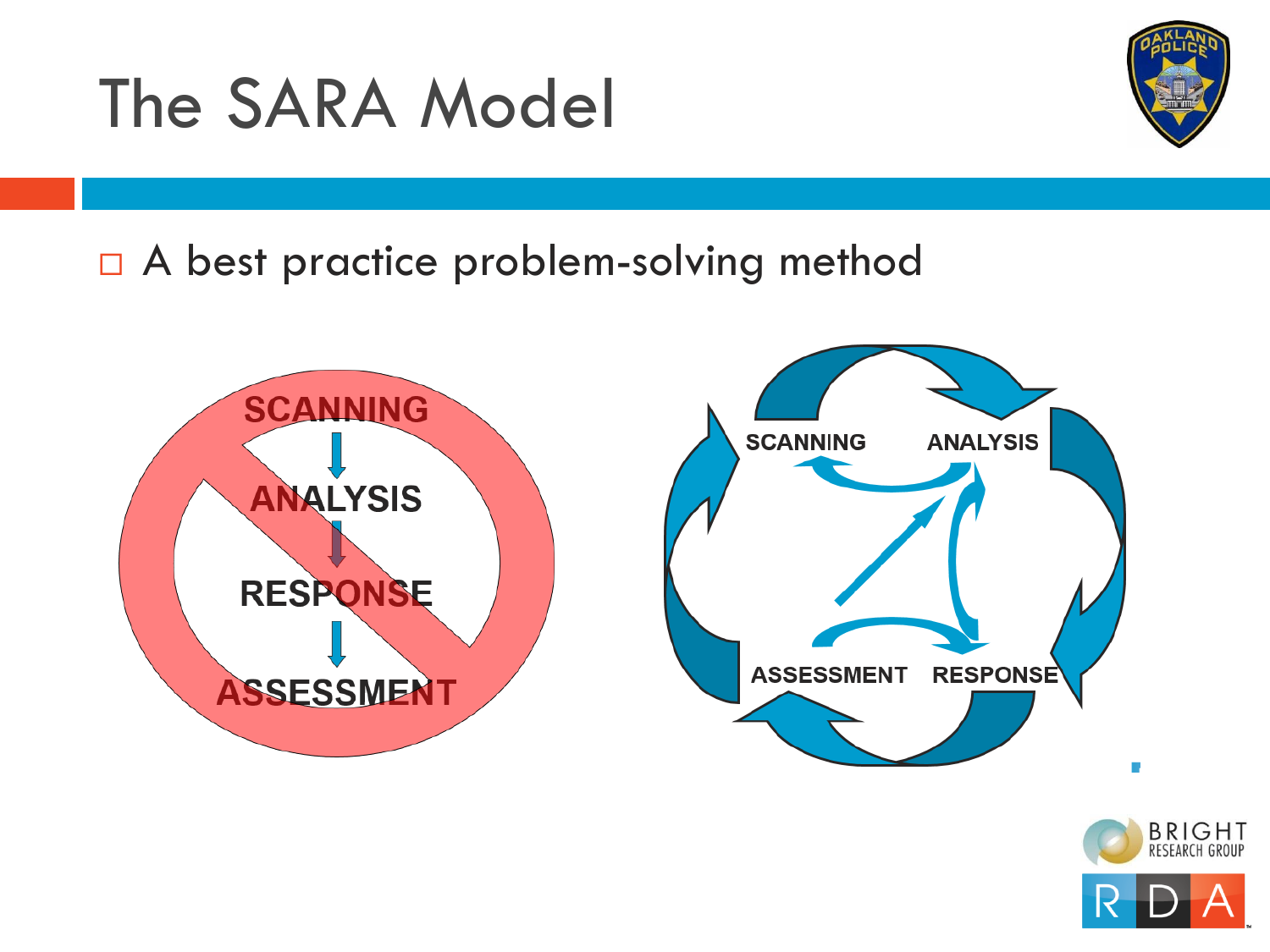# Key Learning Objectives

**2**





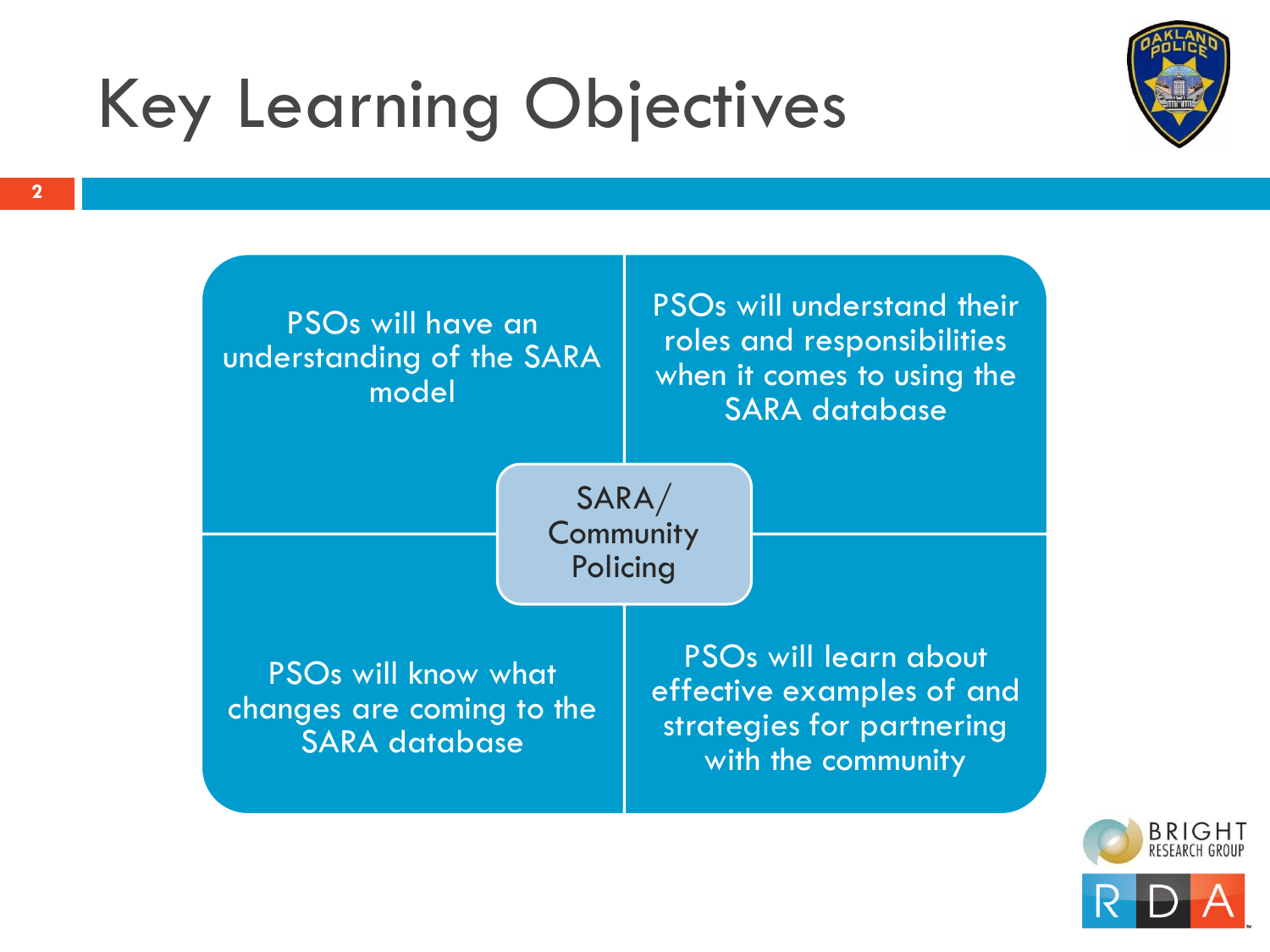# What is a "Problem"?



- □ A cluster of similar, related or recurring incidents rather than a single incident
- $\Box$  A substantive community concern

**Two or more incidents similar in one or more ways that is of concern to the police and the public.**

**While the SARA model is useful as a way of organizing the approach to recurring problems, it is often difficult to figure out what the real problem is.** 

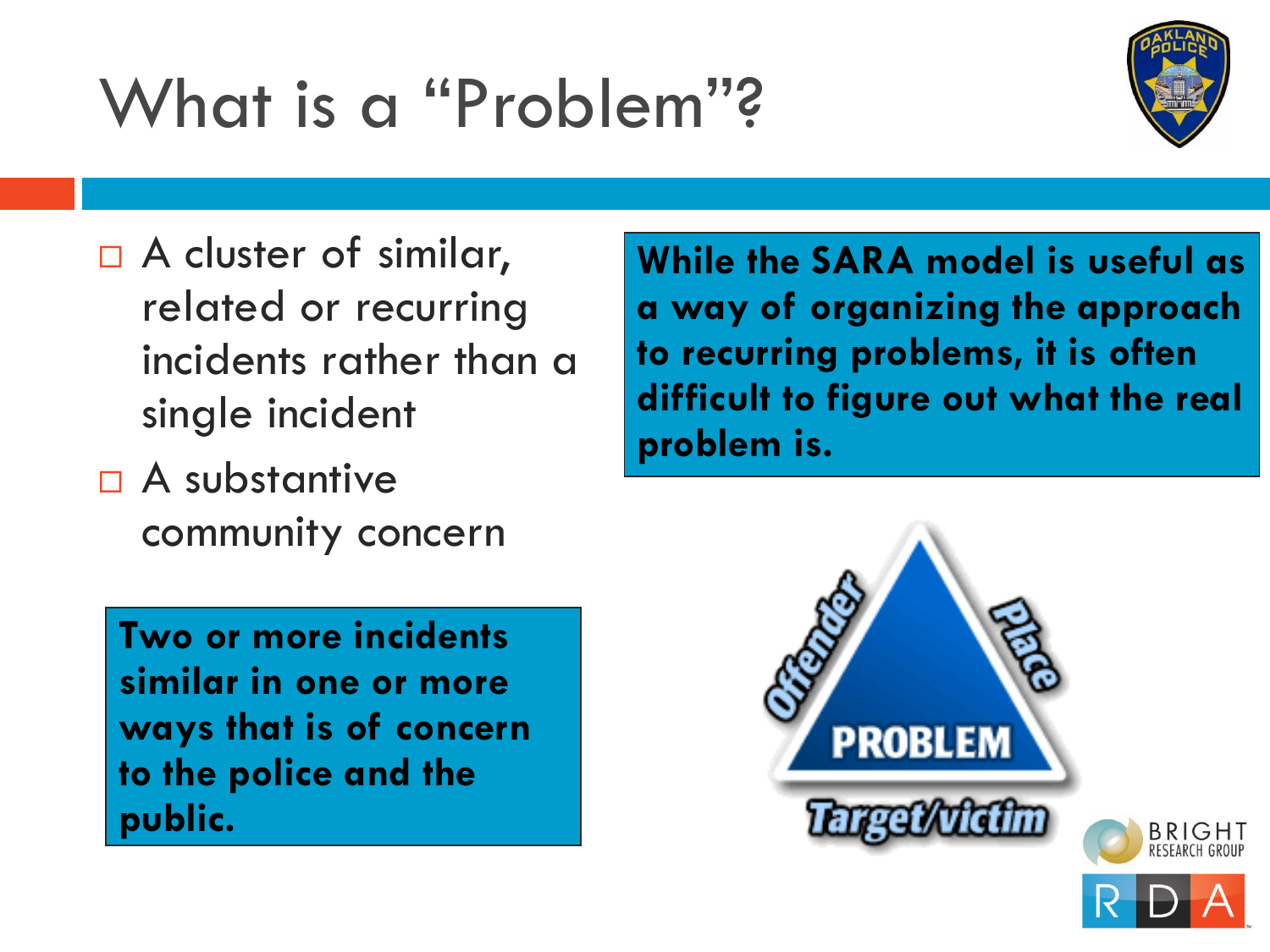# Selecting a Problem: Considerations

- $\Box$  The impact of the problem on the community–its size and costs;
- $\Box$  The presence of any lifethreatening conditions;
- □ Community interest and degree of support likely to exist for both the inquiry and subsequent recommendations;
- Available Resources
- □ Competing priorities
- $\Box$  Is it SMART?

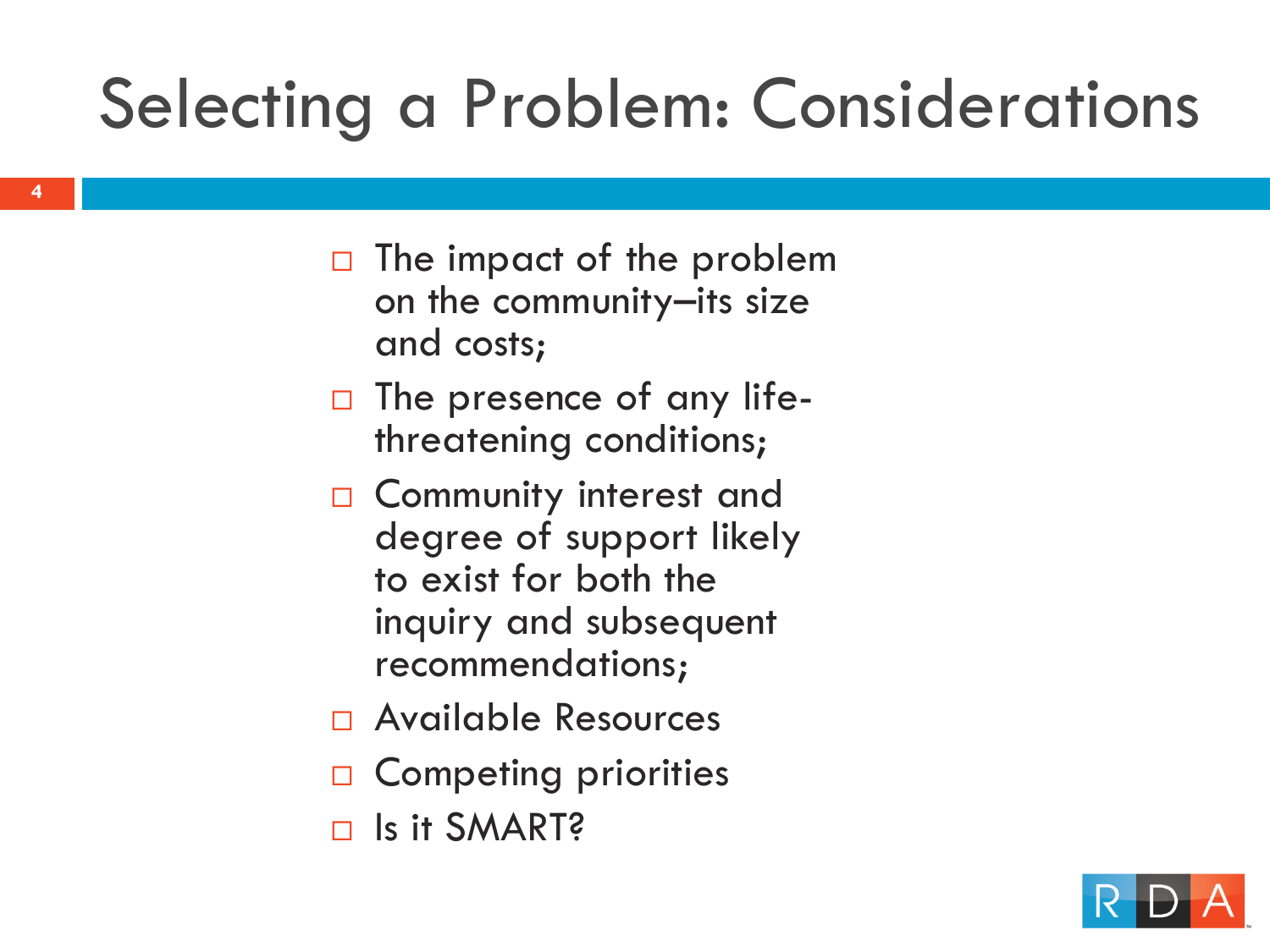# Scanning



RESEARCH GROUP

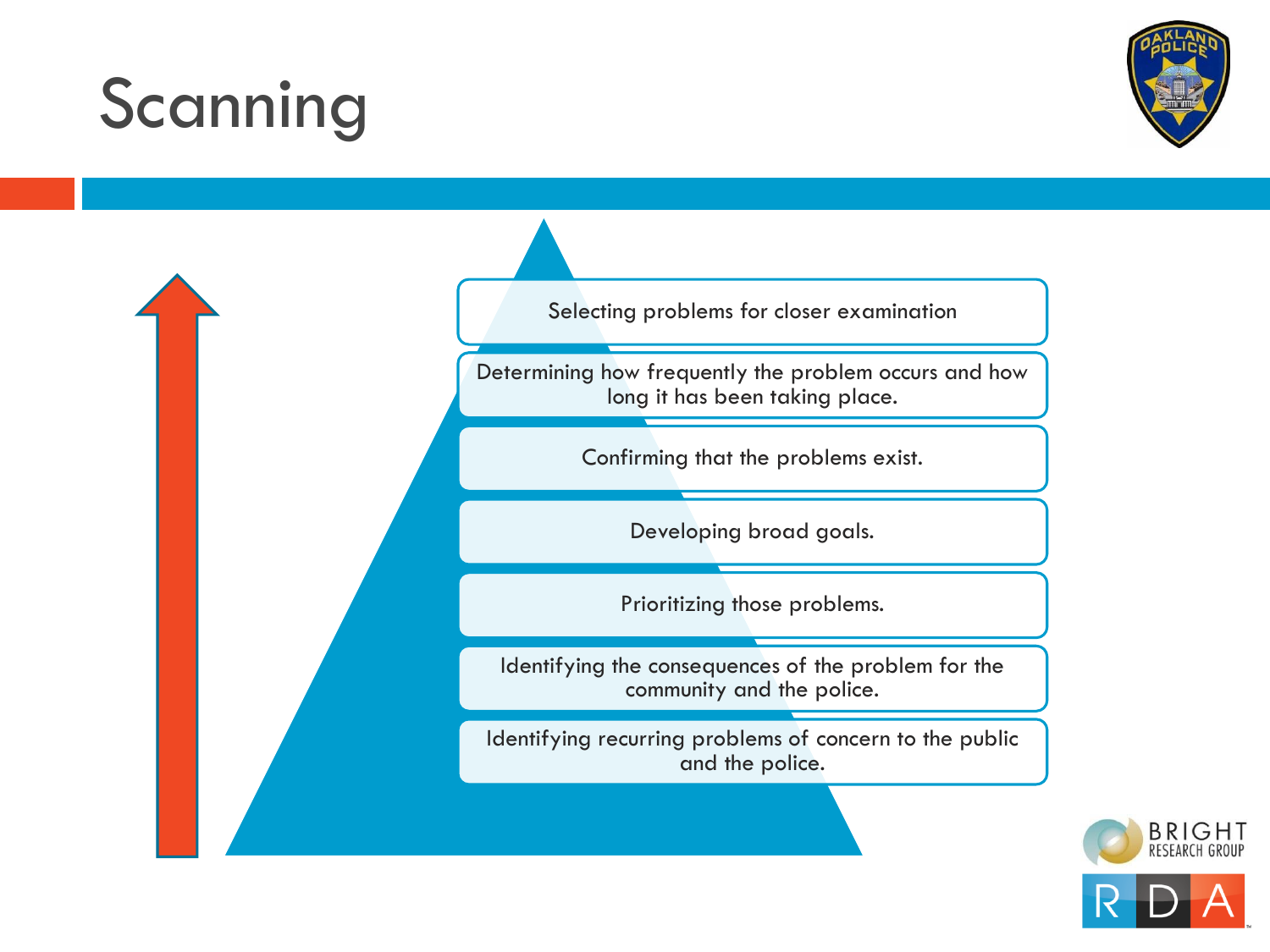# Methods of Identifying Problems



6

Analyzing Data for patterns and trends involving repeat locations, victims and offenders

- Calls for service
- Crime data and agency records
- Mapping specific crimes by time of day, proximity to locations, and other similar factors

## Community Input

- Community Surveys
- Feedback from Community Meetings
- Reviewing information from neighborhood associations and nonprofit organizations

### Internal **Department** Resources

• Consulting officers, supervisors, and commanders

## Other External Sources

- Consulting social service/governmental agencies
- Following media coverage and editorials

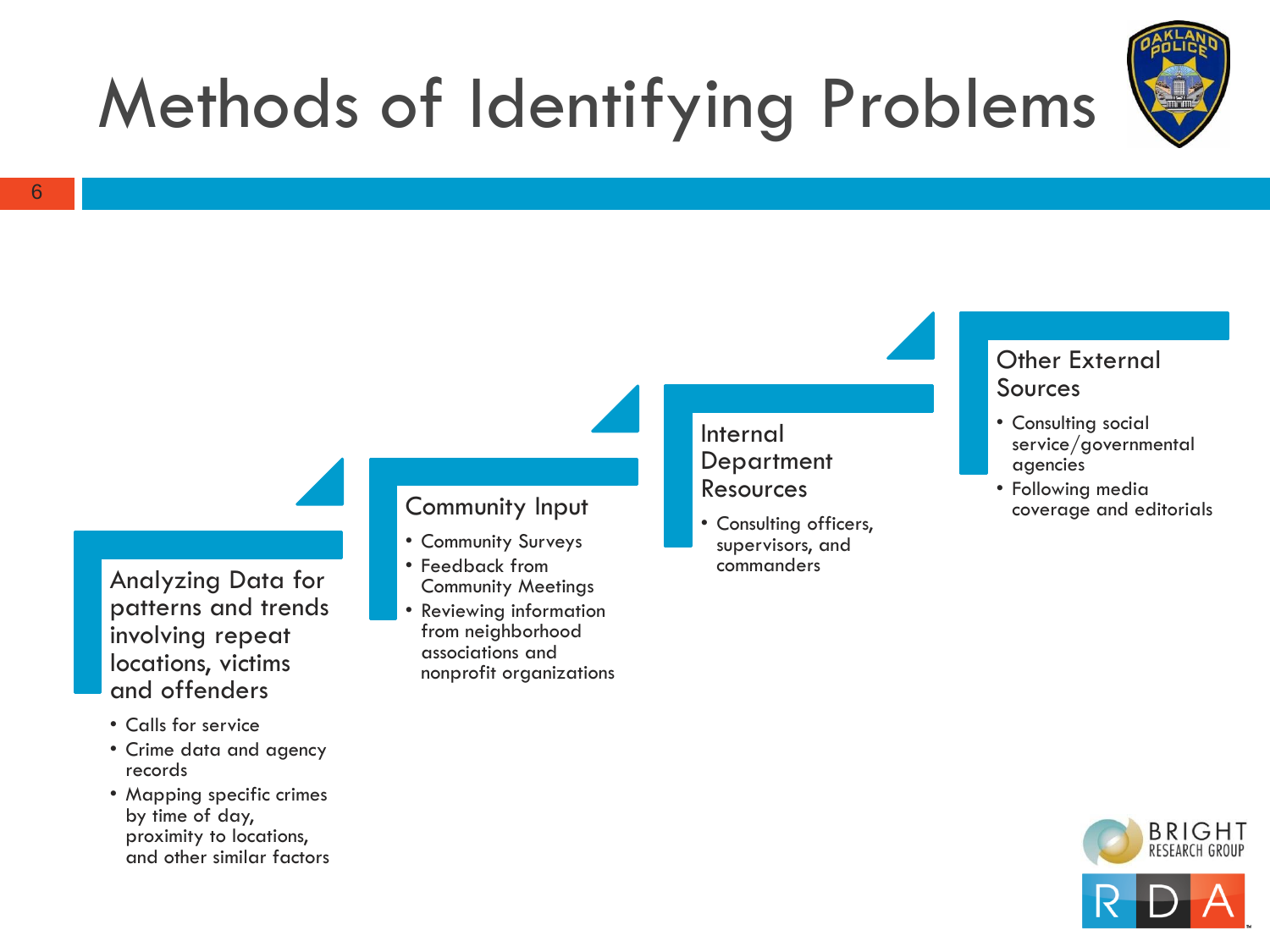# Analysis



- $\Box$  Identifying and understanding the events and conditions that precede and accompany the problem.
- $\Box$  Identifying relevant data to be collected.
- $\Box$  Researching what is known about the problem type.
- Taking inventory of how the problem is currently addressed and the strengths and limitations of the current response.
- $\Box$  Narrowing the scope of the problem as specifically as possible.
- $\Box$  Identifying a variety of resources that may be of assistance in developing a deeper understanding of the problem.
- Developing a working hypothesis about why the problem is occurring.

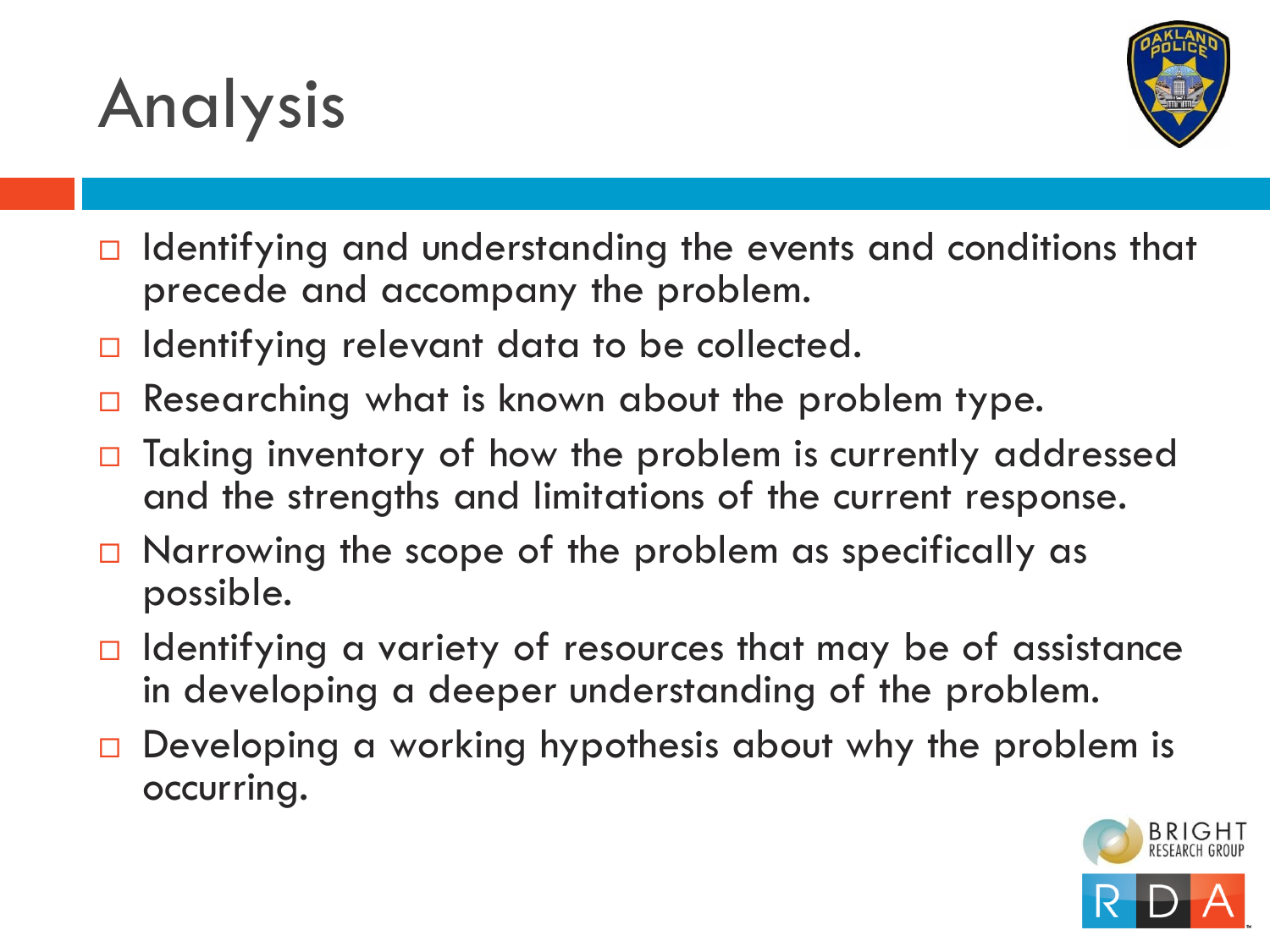

# Analysis Using Crime Triangle



- **Parents** Offender Handlers Offender Handlers
	- Spouses **Peers**
	- Teachers/Coaches
	- Probation Officers
- Parole Agents
- Homeowners and
- long-term renters
- Place Managers Place Managers Building
	- Superintendent
	- Building Owners
	- **Bartenders** 
		- Street Vendors
		- Train Station **Managers**

Target/Victim Guardians Target/Victim Guardians

Property owners Victims themselves Family/friends, neighbors Security guards Police officers

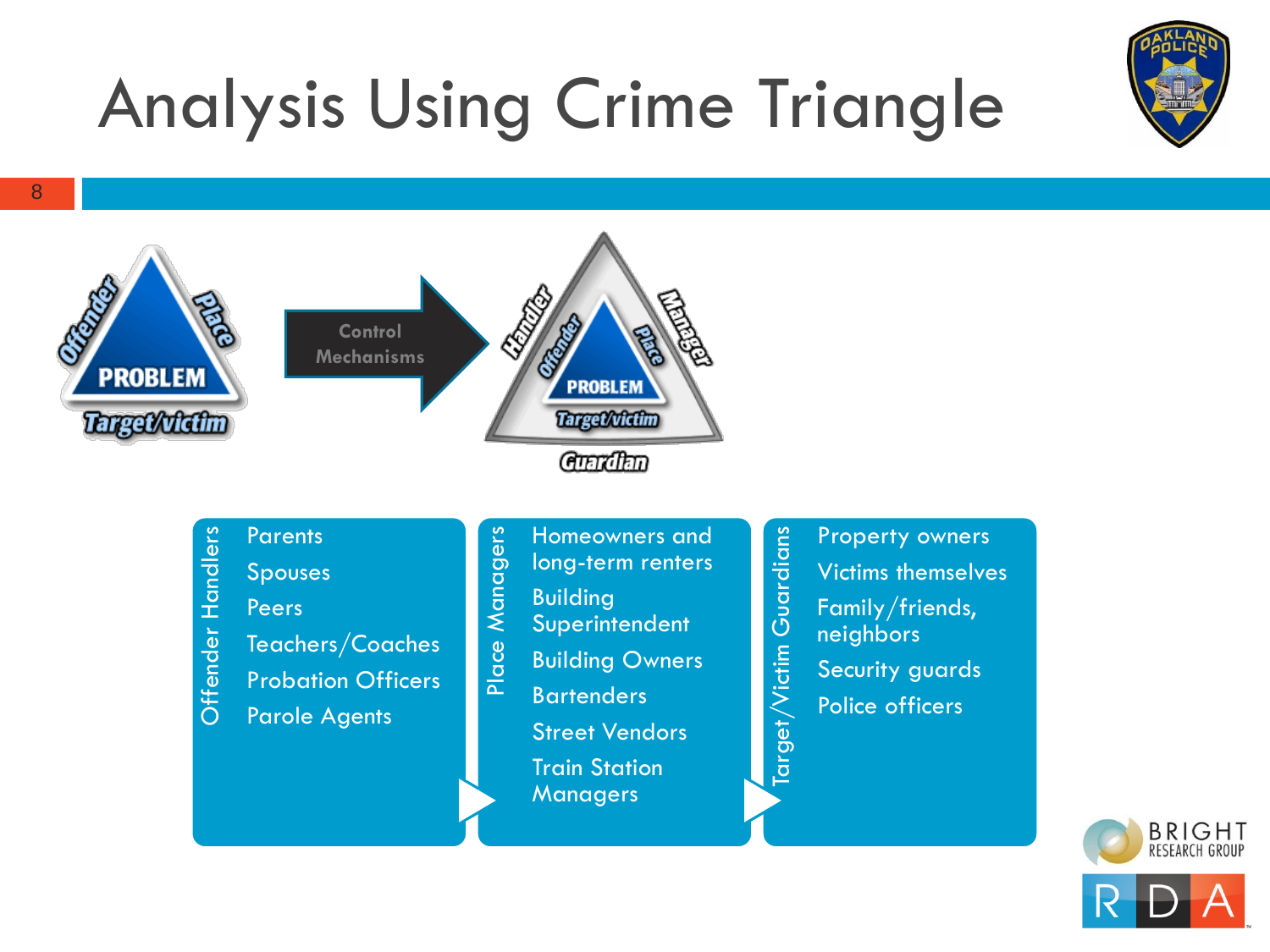# Resources for Analyzing Problems





LEAP)

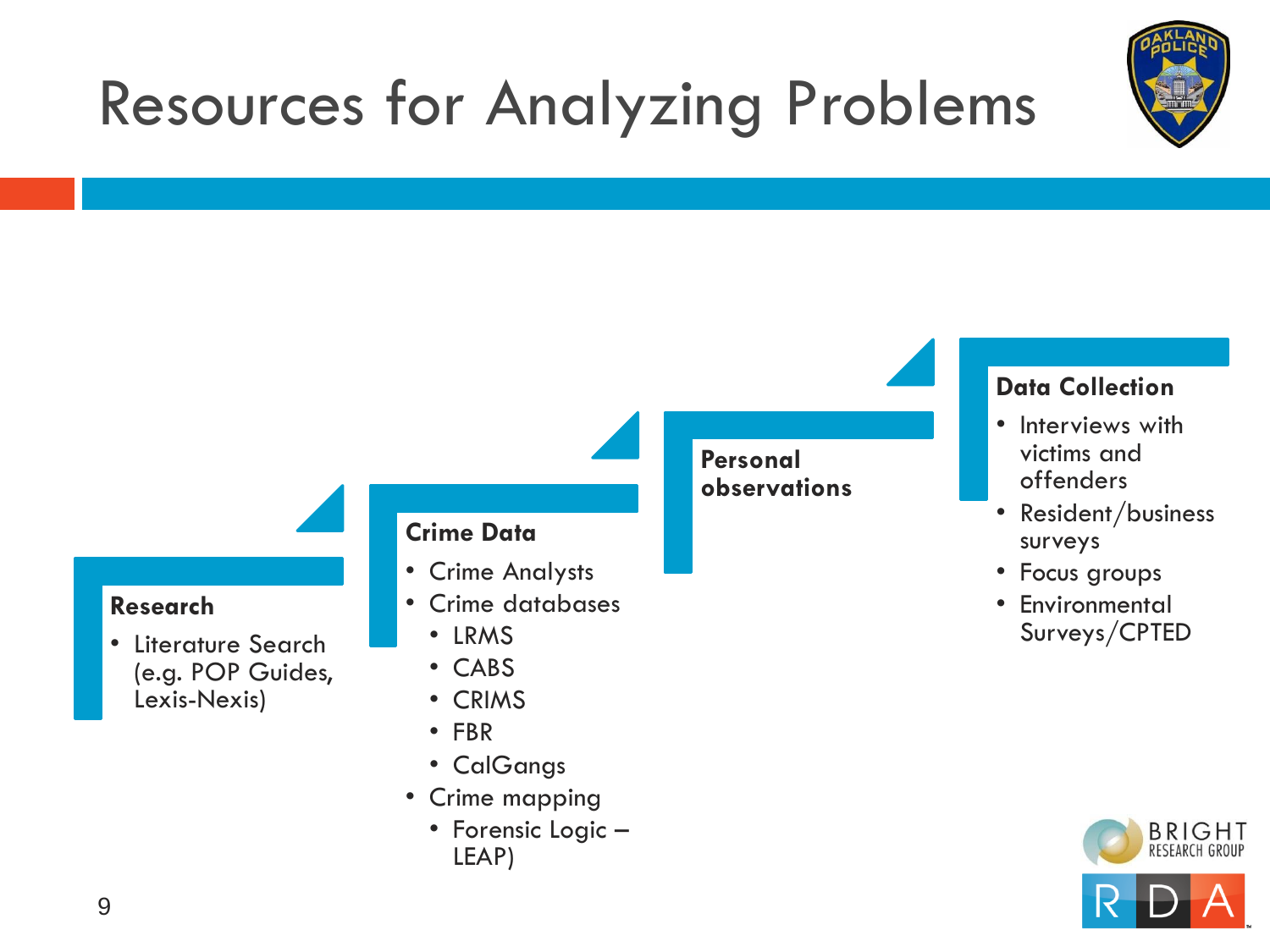# Measure of Effectiveness (MOE)



## SMART Project Goals

- Specific: State exactly what you want to accomplish (Who, What, Where, Why)
- Measurable: How will you demonstrate and evaluate the extent to which the goal has been met?

S

M

R

- Achievable: stretch and challenging goals within ability to achieve outcome. What is the action-oriented verb?
- **Relevant:** How does the goal tie into your key responsibilities? How is it aligned to objectives?
- Time-bound: Set 1 or more target dates, the "by when" to guide your goal to successful and timely completion (include deadlines, dates and frequency)
- $\Box$  The measure of the attainment of the project's goal
- □ POP Projects may have more than one MOE
- □ Examples:
	- % decrease in robberies over x time period as measured by x data
	- **E** Achieve x % on % NCPC Survey ratings showing "Satisfied" or "Extremely Satisfied" with park's appearance by x date
	- **Reduce % decrease in call-for**service related to loitering between x date and x date

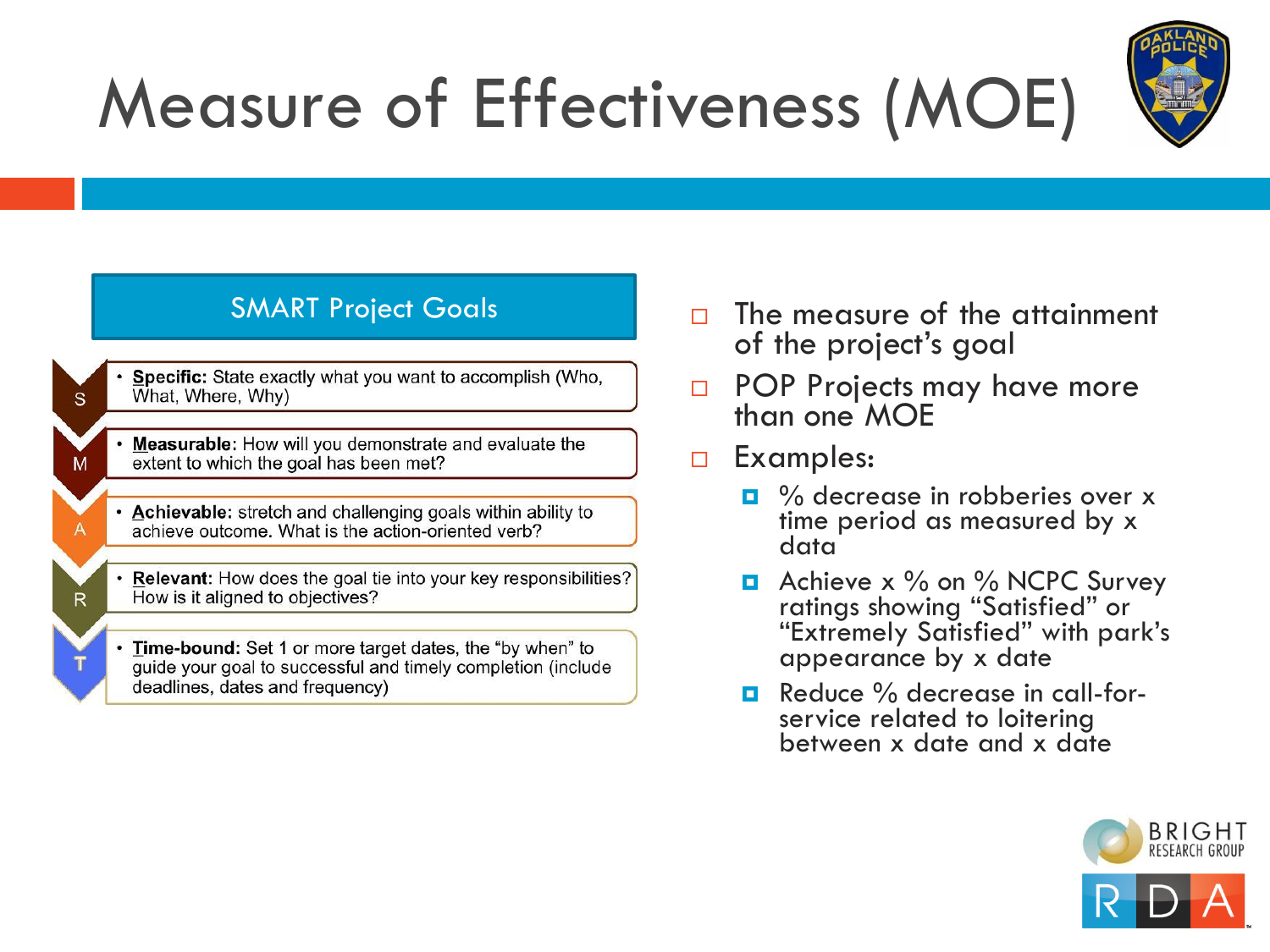



- $\Box$  Brainstorming for new interventions.
- $\Box$  Searching for what other communities with similar problems have done.
- $\Box$  Choosing among the alternative interventions.
- □ Outlining a response plan and identifying responsible parties.
- $\Box$  Stating the specific objectives for the response plan.
- □ Carrying out the planned activities.

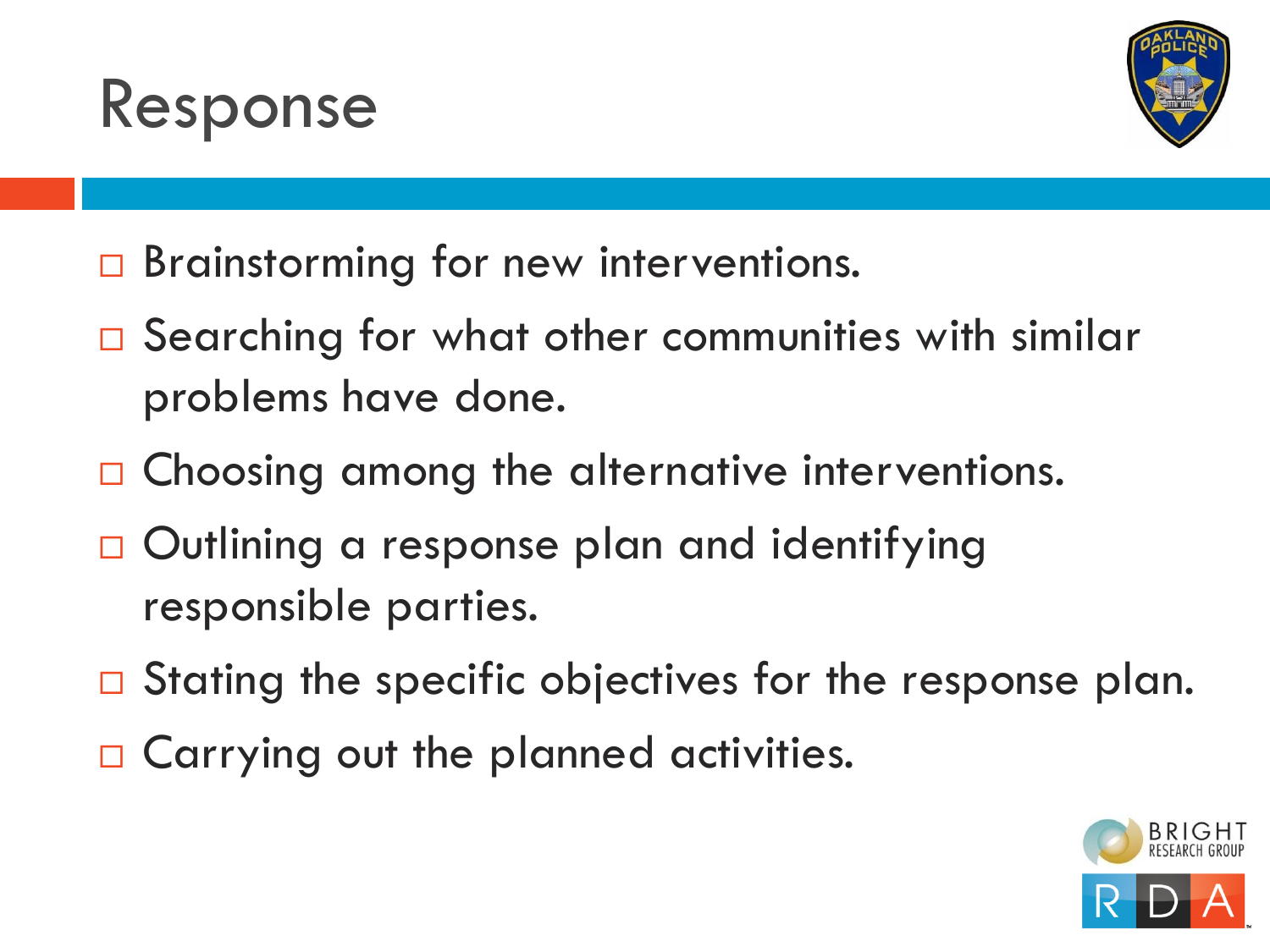# Response Best Practices





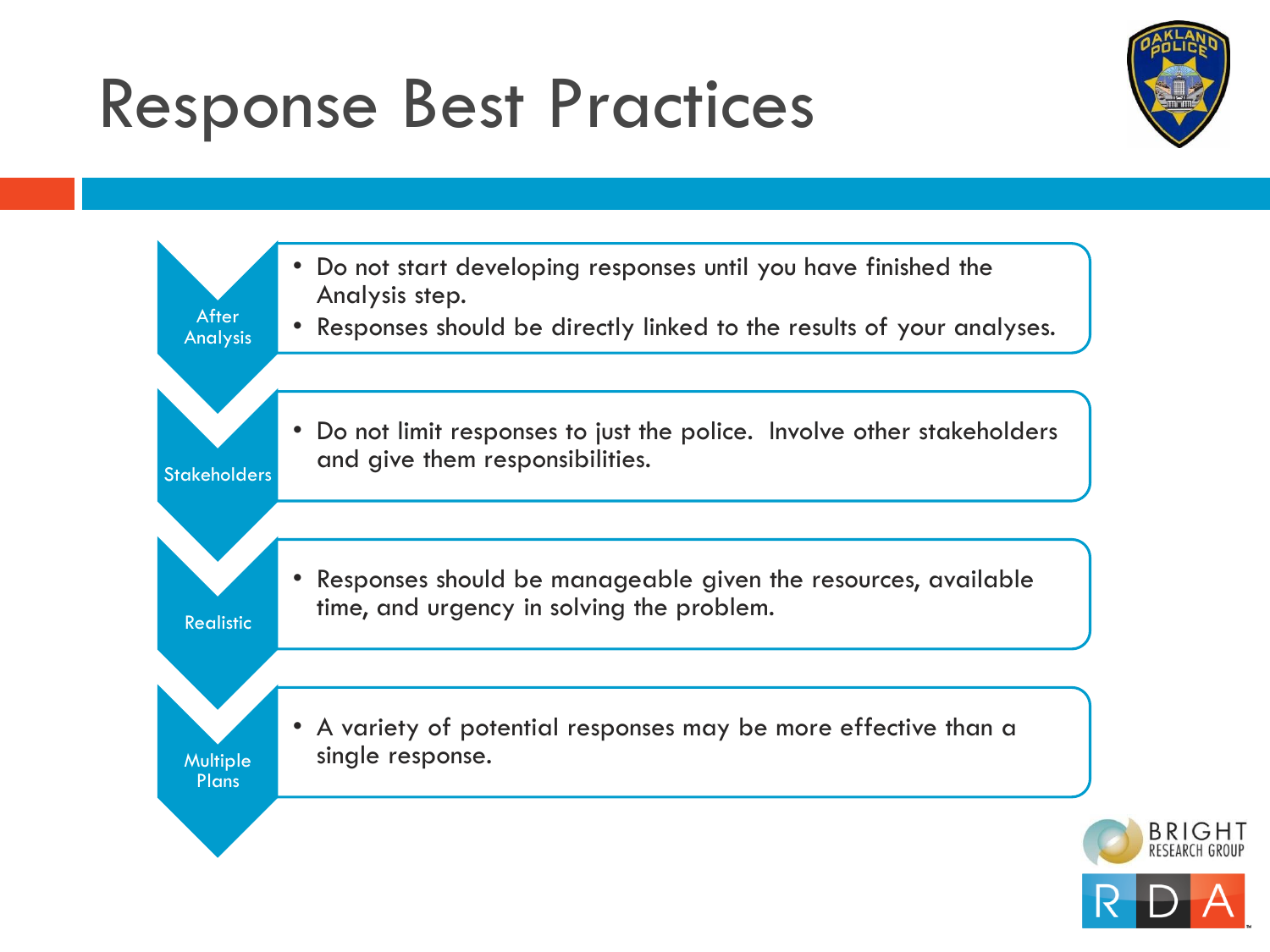

- While the Problem Analysis Triangle helps analyze problems, Situational Crime Prevention provides a framework for responses.
- $\Box$  By assessing the opportunities that situations offer for crime, Situational Crime Prevention identifies 5 five main ways situations can be modified:
	- 1. Increasing effort the offender must make.
	- 2. Increasing risks the offender must take.
	- 3. Reducing the rewards/benefits for the offender.
	- 4. Removing excuses offenders use to justify their actions.
	- 5. Reducing provocations that tempt offenders.

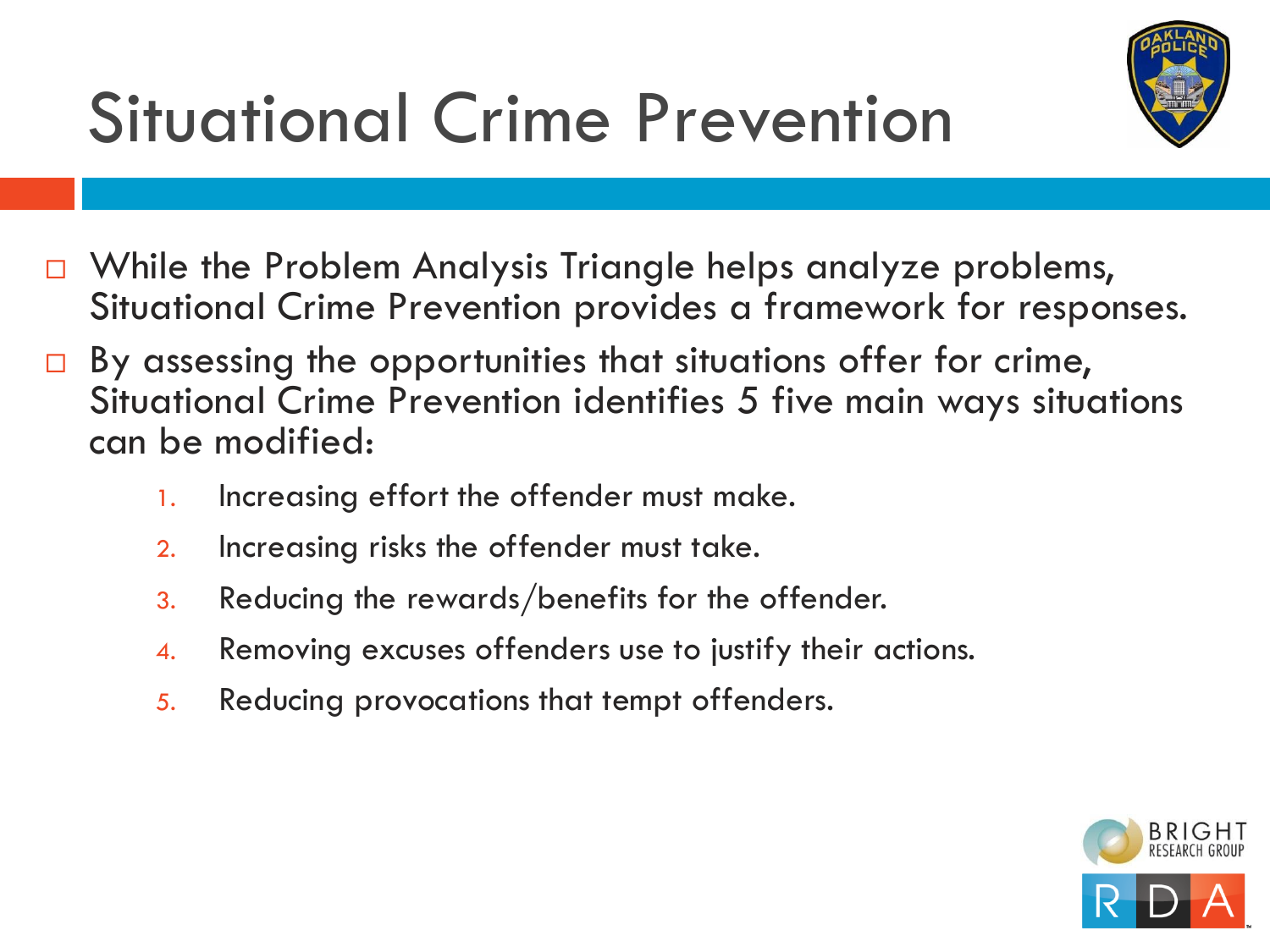## TWENTY FIVE TECHNIQUES OF SITUATIONAL PREVENTION

| Increase<br>the Effort                                                                                                           | Increase<br>the Risks                                                                                                                                              | <b>Reduce the</b><br><b>Rewards</b>                                                                                     | Reduce<br>Provocations                                                                                                                          | Remove<br><b>Excuses</b>                                                                                                                 |
|----------------------------------------------------------------------------------------------------------------------------------|--------------------------------------------------------------------------------------------------------------------------------------------------------------------|-------------------------------------------------------------------------------------------------------------------------|-------------------------------------------------------------------------------------------------------------------------------------------------|------------------------------------------------------------------------------------------------------------------------------------------|
| <b>Harden targets</b><br>· Steering column<br>locks and immobilisers<br>• Anti-robbery screens<br>• Tamper-proof<br>packaging    | Extend<br>guardianship<br>· Take routine precautions:<br>go out in group at night,<br>leave signs of occupancy.<br>carry phone<br>· "Cocoon" neighborhood<br>watch | <b>Conceal targets</b><br>· Off-street parking<br>· Gender-neutral phone<br>directories<br>• Unmarked bullion<br>trucks | Reduce<br>frustrations<br>and stress<br>• Efficient queues and<br>polite service<br>· Expanded seating<br>· Scothing music/muted<br>lights      | <b>Set rules</b><br>· Rental agreements<br>· Harassment codes<br>· Hotel registration                                                    |
| <b>Control access</b><br>to facilities<br>• Entry phones<br>· Electronic card access<br>Baggage screening                        | Assist natural<br>surveillance<br>· Improved street lighting<br>• Defensible space<br>design<br>· Support whistleblowers                                           | <b>Remove targets</b><br>· Removable car radio<br>· Women's refuges<br>· Pre-paid cards for pay<br>phones               | <b>Avoid disputes</b><br>· Separate enclosures<br>for rival soccer fans<br>· Reduce crowding in<br>pubs<br>· Fixed cab fares                    | <b>Post instructions</b><br>. "No Parking"<br>· "Private Property"<br>· "Extinguish camp fires"                                          |
| <b>Screen exits</b><br>· Ticket needed for exit<br><b>- Export documents</b><br>· Electronic merchandise<br>tags                 | Reduce<br>anonymity<br>· Taxi driver IDs<br>· "How's my driving?"<br>decals<br>· School uniforms                                                                   | <b>Identify property</b><br>• Property marking<br>• Vehicle licensing and<br>parts marking<br>· Cattle branding         | Reduce<br>emotional<br>arousal<br>· Controls on violent<br>pornography<br>· Enforce good behavior<br>on soccer field<br>· Prohibit racial slurs | <b>Alert conscience</b><br>• Roadside speed<br>display boards<br>· Signatures for customs<br>declarations<br>· "Shoplifting is stealing" |
| <b>Deflect offenders</b><br>· Street closures<br>· Separate bathrooms for<br>women<br>· Disperse pubs                            | Utilize place<br>managers<br>· CCTV for double-deck<br>buses<br>· Two clerks for<br>convenience stores<br>· Reward vigilance                                       | <b>Disrupt markets</b><br>. Monitor pawn shops<br>· Controls on classified<br>ads.<br>· License street vendors          | Neutralize peer<br>pressure<br>· "Idiots drink and drive"<br>. "It's OK to say No"<br>• Disperse<br>troublemakers at<br>school                  | Assist<br>compliance<br>· Easy library checkout<br>· Public lavatories<br>· Litter bins                                                  |
| Control tools/<br>weapons<br>· "Smart" guns<br>· Disabling stolen cell<br>phones<br>· Restrict spray paint<br>sales to juveniles | Strengthen<br>formal<br>surveillance<br>· Red light cameras<br>· Burglar alarms<br>· Security guards                                                               | Deny benefits<br>· Ink merchandise tags<br>· Graffiti deaning<br>· Speed humps                                          | <b>Discourage</b><br>imitation<br>· Rapid repair of<br>vandalism<br>• V-chips in TVs<br>· Censor details of<br>modus operandi                   | <b>Control drugs</b><br>and alcohol<br>· Breathalyzers in pubs<br>· Server intervention<br>• Alcohol-free events                         |



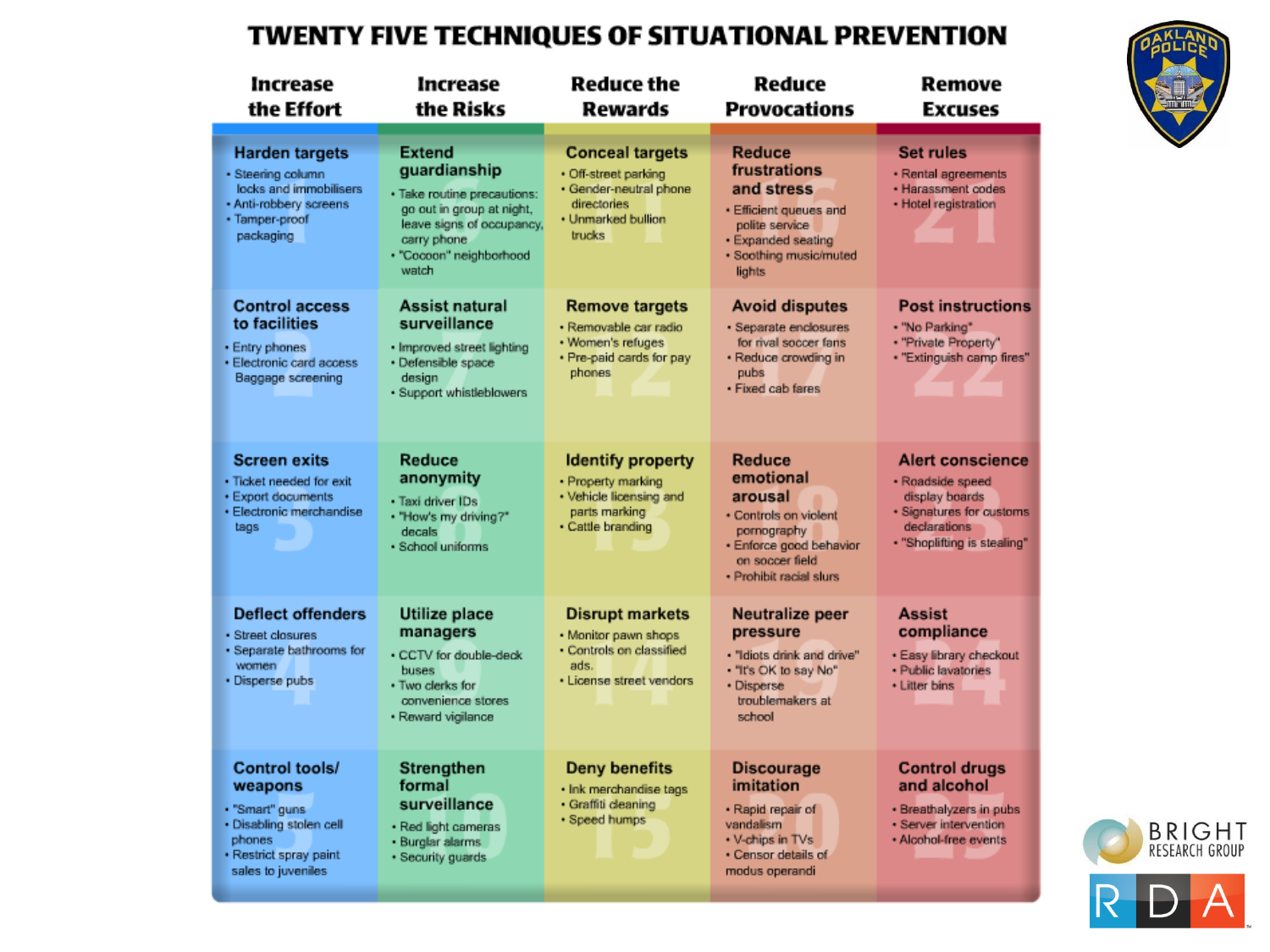# Response Steps



As a result of brainstorming, identify the impact of any constraints or restraints.

Develop 2-3 possible solution sets (set of activities) to address the problem.

List advantages and disadvantages of each solution set.

### SOLUTION CHARACTERISTICS

**Suitable:** solves problem and is legal/ethical **Feasible:** fits within available resources **Acceptable:** worth the cost/risk **Distinguishable:** differs from other solutions **Complete:** contains plan elements to solve problem

Compare each solution set to one another to find the best one.

Implement the best solution set: A) Timeline (including meetings, data pulls, NCPC presentations, etc.); B) Listing of activities (tasks, responsibilities, deadlines); C) Metrics for each activity (Measures of Performance)

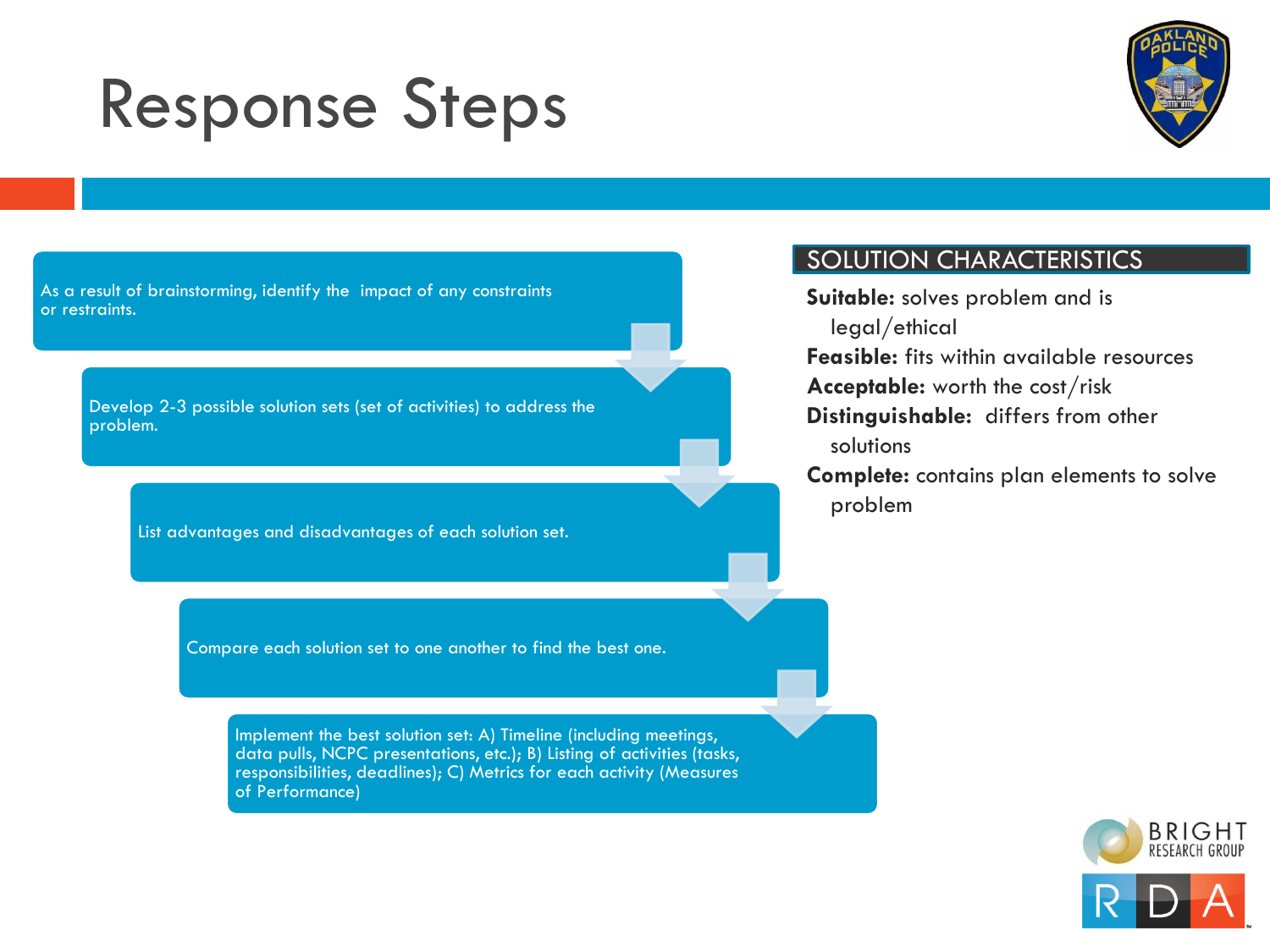Measure of Performance (MOP)



- $\Box$  The measure of the attainment of the project's response activities
- **POP Projects will almost always have more than one** MOP
- □ Examples:
	- $\blacksquare$  # of car stops per week
	- **□** Signage installed in front and sides of store
	- $\blacksquare$  # of prostitution stings per month
	- **O** SMART inspection conducted

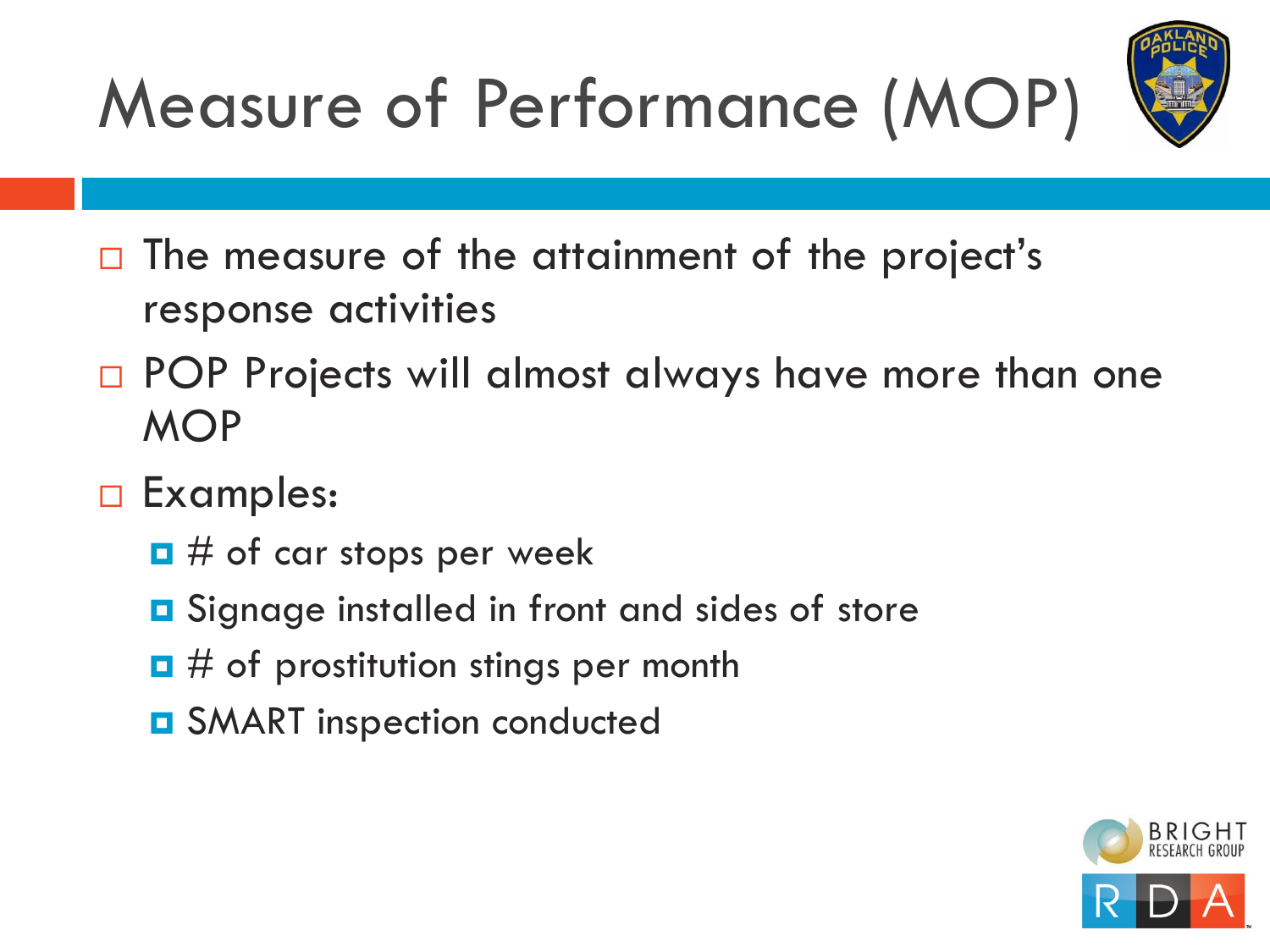# Assessment



- $\Box$  Periodic/ongoing assessment to determine how the project's plan is progressing to ensure effectiveness.
	- Do not wait until end of project to conduct assessments.
	- **D** Schedule assessment meetings with Sergeant or other stakeholder if appropriate.
	- Log assessment for open projects monthly.
- $\Box$  Determine whether the plan was implemented.
	- Are the project's responses on-track? Are you meeting the MOPs for each activity?
- $\Box$  Determine whether broad goals and specific objectives were attained.
	- Is the achievement of the Project's Goal on-track? Are you meeting the MOE for the project?
	- Collecting pre– and post–response qualitative and quantitative data.
- $\Box$  Identify any new strategies needed to augment the original plan.

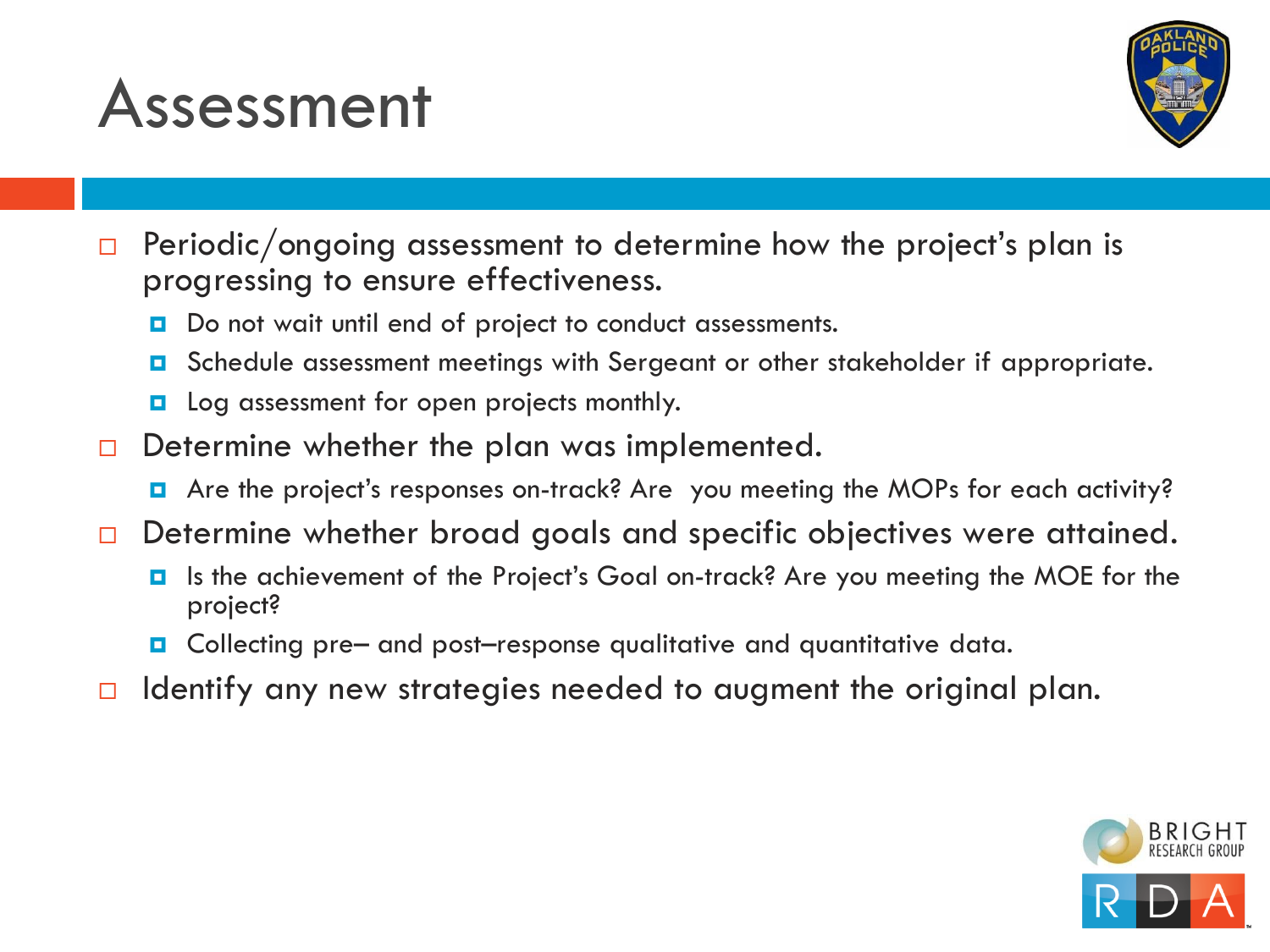# Assessment Matrix



# *PROCESS RESULTS*

|                                                 | <b>MOPs Achieved</b>                                              | <b>MOPs not Achieved</b>                                |
|-------------------------------------------------|-------------------------------------------------------------------|---------------------------------------------------------|
| <b>MOE on-</b><br>track/<br><b>Achieved</b>     | Response may have<br>caused the decline<br>(great!)               | Other factors caused<br>the decline<br>(you got lucky!) |
| <b>MOE</b> off-<br>track/not<br><b>Achieved</b> | Response was<br>ineffective<br>(may need to<br>modify your plan!) | Little is learned<br>(back to the drawing<br>board!)    |



**IMPACT RESULTS** *IMPACT RESULTS*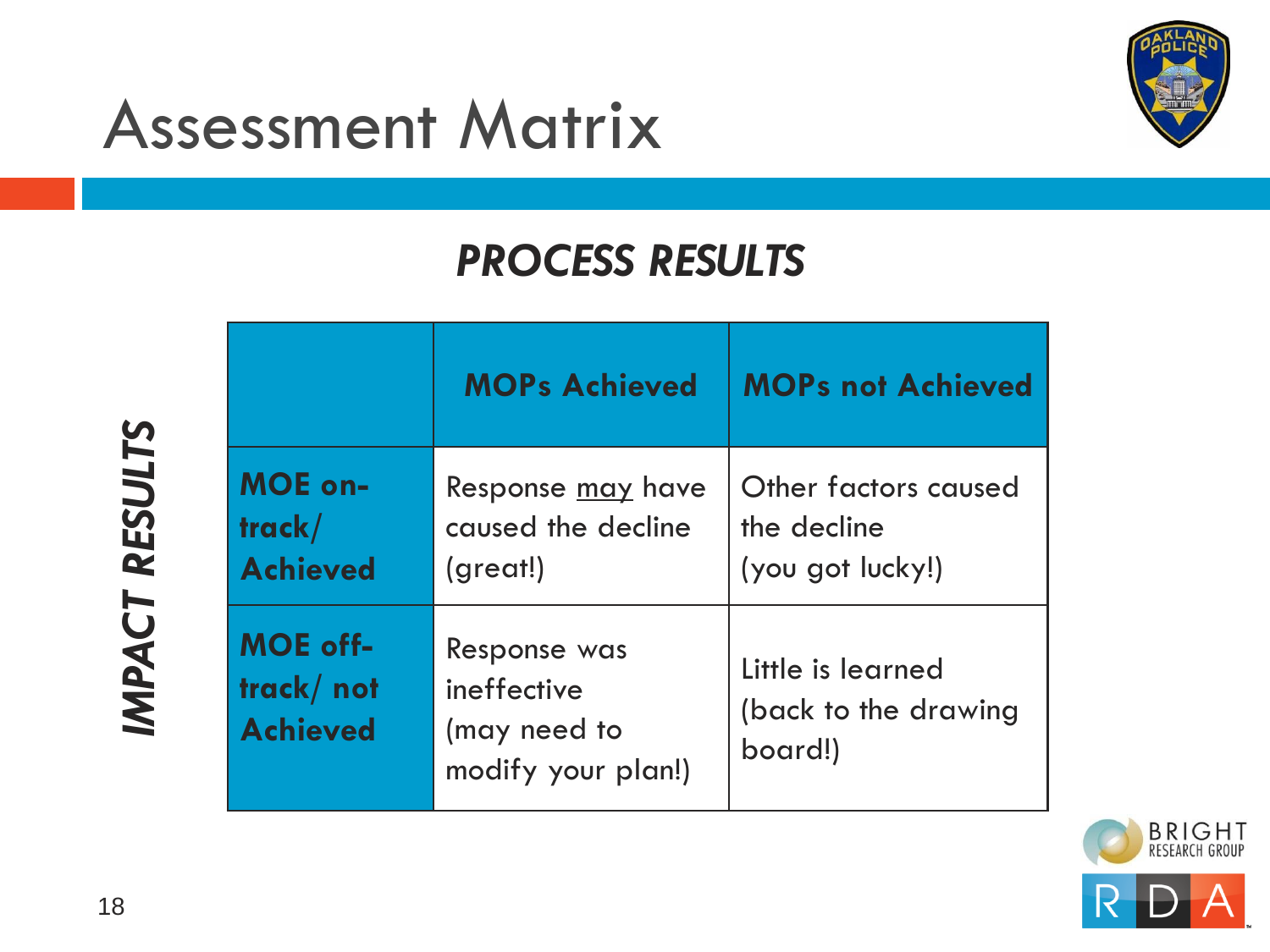# SARA Database History and Background

# **2009-2011**

- RDA awarded Measure Y contract
- Meets with City and identifies 3 phased approach to SARA database
- Develops SARAnet v1.0 with the intention of updating during Phase 2 and 3 and obtaining a maintenance contract

**2008-2009**

- RDA obtains small contract to update v1.0 to address issues
- Conducts design and planning meetings with Lt. Alexander and a identified group of officers
- Updates SARAnet to v1.2 and rolls out new version
- Works on obtaining a maintenance agreement contract
- School Safety Officers begin to use SARAnet
- Identifies SARAnet updates needed for data integrity

## **2011-2014**

# **2014 -**

- RDA receives approval on scope of work to update SARAnet to v1.2
- Meets with City of Oakland IT
- Administers a PSO survey to obtain feedback
- Establishes and meets with OPD workgroup



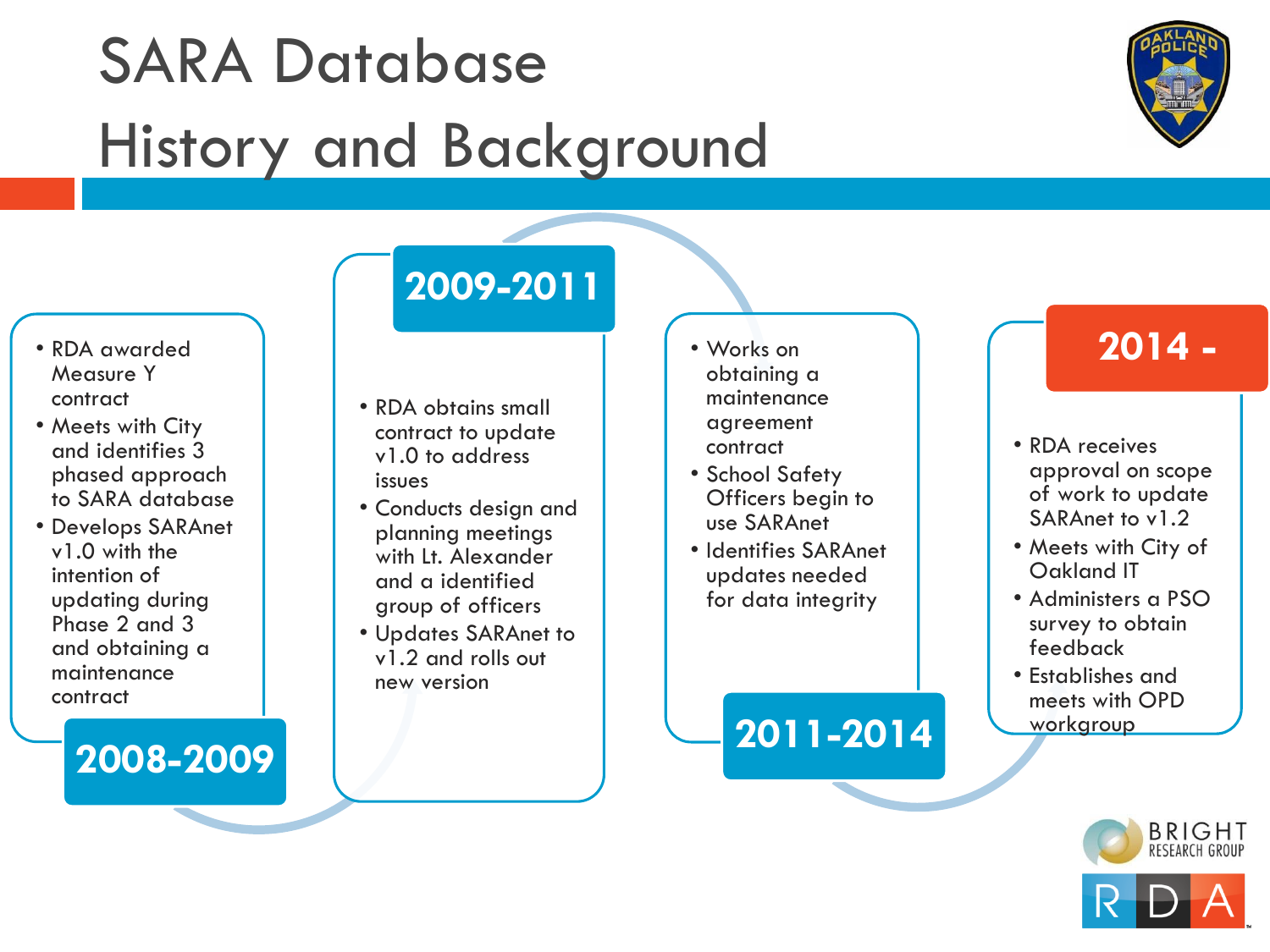# PSO Survey Feedback



- $\Box$  Ease of use/Navigation
- $\Box$  Ability to edit information
- □ Ability to upload photos/documents
- $\Box$  Ability to see other projects
- Ability to document beat projects

## **What did you like? What did you not like?**

- □ Redundancy
- □ Offsite accessibility issues
- $\Box$  Inability of other officers to enter information
- □ Can't always upload pics/documents
- $\Box$  Reporting/communication with Sgts
- Ability to edit Project Information

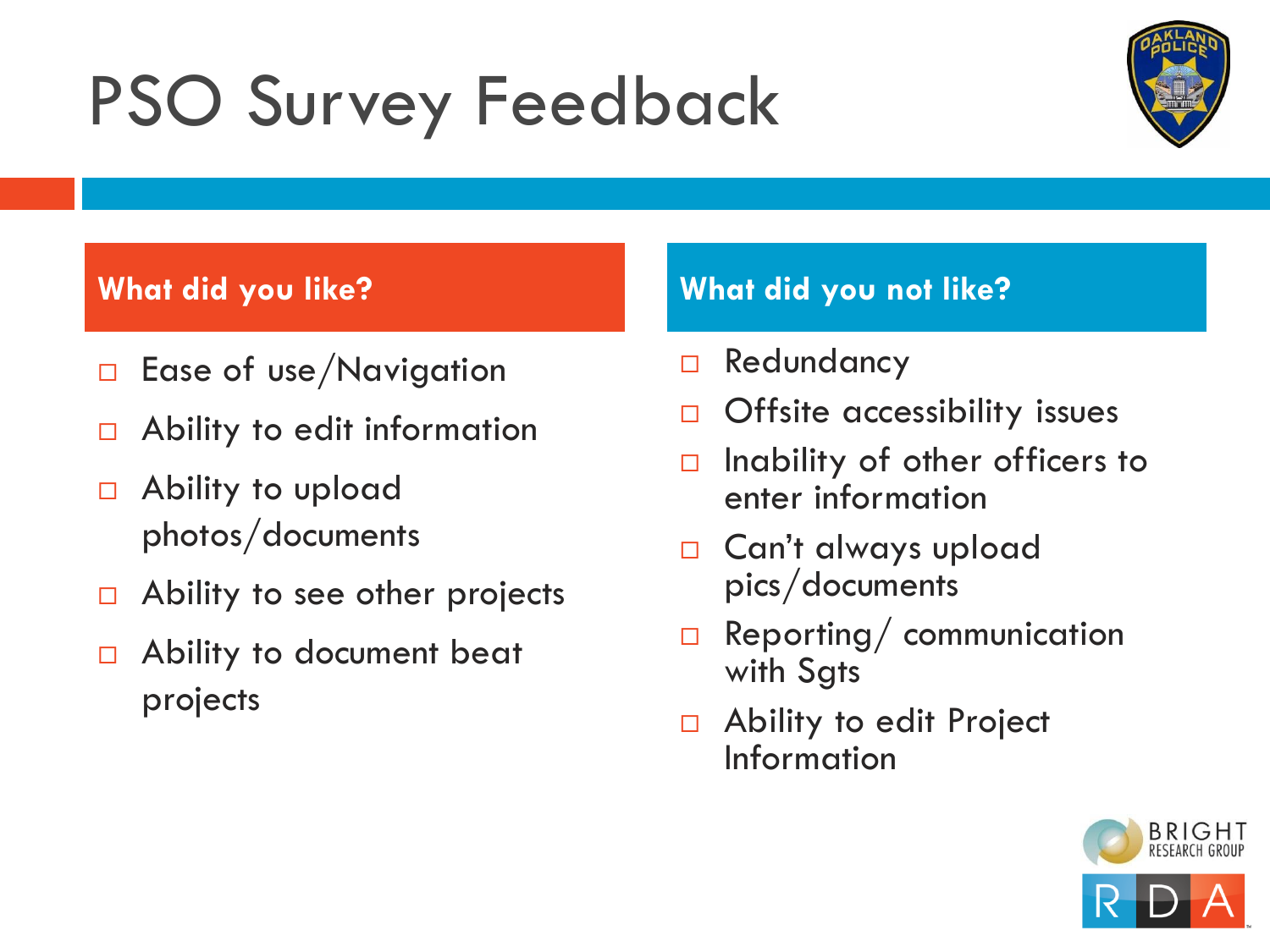



## **SCHOOL SAFETY OFFICER DESIGNATION BACK AND FORWARD ABILITY**

- Adding Officer Type to Differentiate School Safety Officers from PSOs
- Adding an Audit Trail and ability for other officers to add information

- Use Browser to Navigate Forward and Back
- Reduce the Number of Fields to be Entered
- Add Helpful Information/Hints

- Add reason for closure.
- Change Request for Closure process given email challenges.

## **MANAGEMENT REPORTS**

• TO BE DEVELOPED

## **PROJECT CLOSURE PROJECT NATURE AND SOURCE SEARCH**

- Add Project Nature, Area and Source to Search.
- Provide Default and Sort Functions.

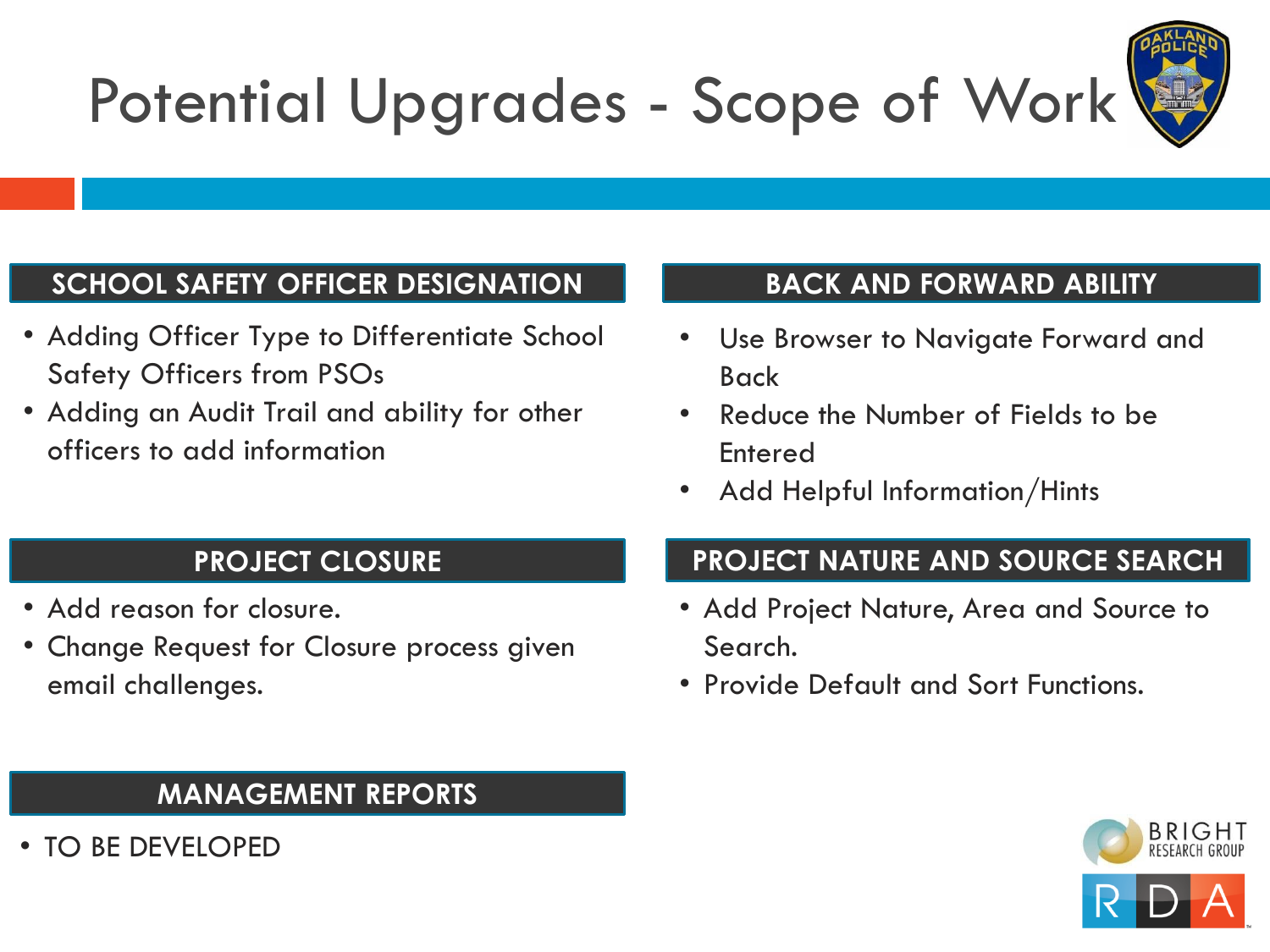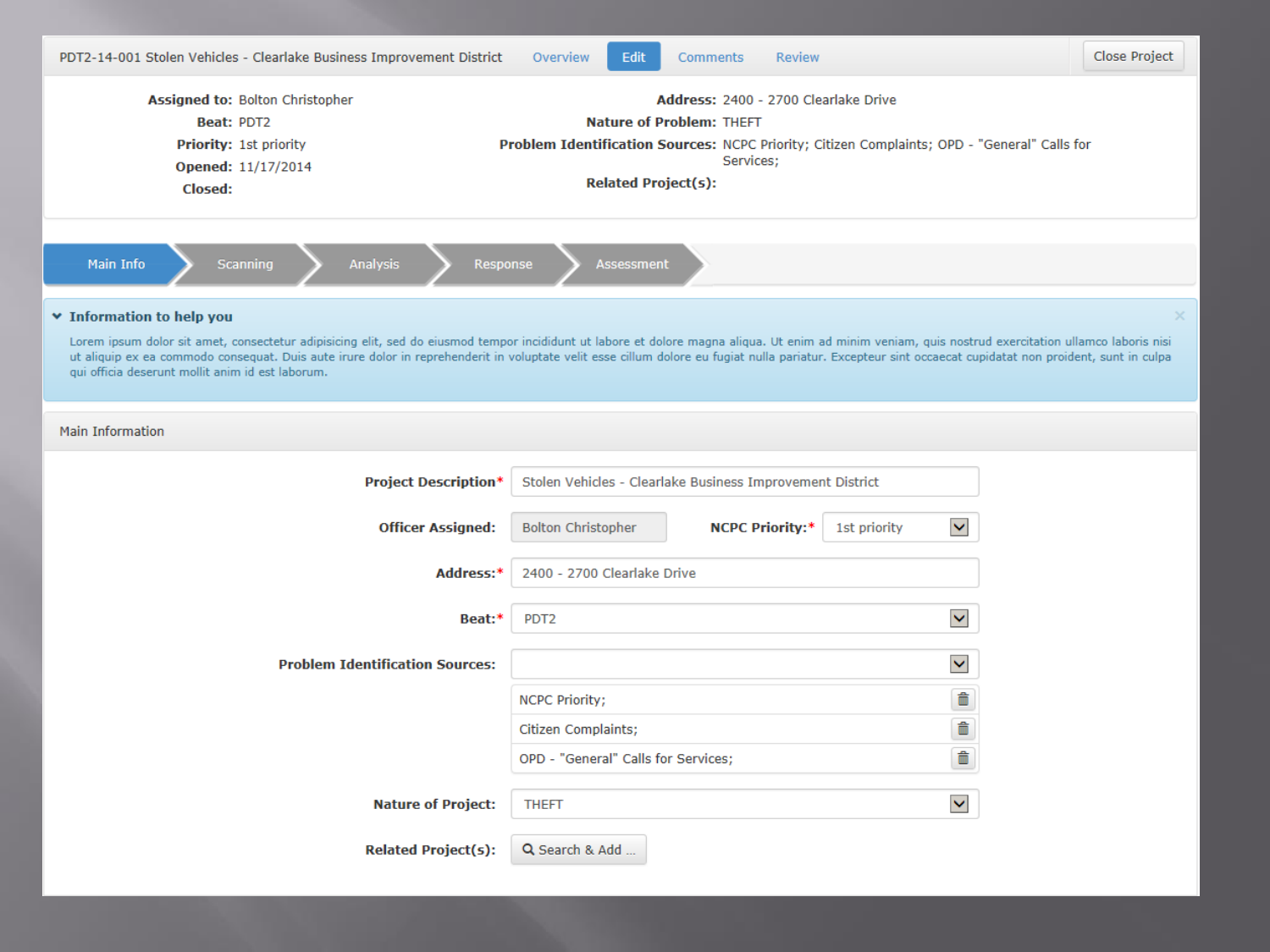| Info<br>air |  |  |  |  |  |
|-------------|--|--|--|--|--|
|             |  |  |  |  |  |
|             |  |  |  |  |  |
|             |  |  |  |  |  |

Response **Assessment** 

### ▼ Information to help you

Lorem ipsum dolor sit amet, consectetur adipisicing elit, sed do eiusmod tempor incididunt ut labore et dolore magna aliqua. Ut enim ad minim veniam, quis nostrud exercitation ullamco laboris nisi ut aliquip ex ea commodo consequat. Duis aute irure dolor in reprehenderit in voluptate velit esse cillum dolore eu fugiat nulla pariatur. Excepteur sint occaecat cupidatat non proident, sunt in culpa qui officia deserunt mollit anim id est laborum.

### Scanning

### 1. What is the specific problem? @ Edit

Increase in reported 10851VC offenses.

### 2. Where is the problem occurring?  $C$  Edit

In, on and near (1/2 block proximity) to the 2400 - 2700 Block of Clearlake Drive.

**Analysis** 

### 3. When is the problem occurring?  $C'$  Edit

Crime Report query over a 6 month period (4/18/14 - 10/18/14) shows most offense reports occur during the hours of 2100hrs and 0030hrs. Calls for servi ce regarding missing/stolen vehicles peak between 2300 and 0230hrs on Fridays, Saturdays and Sundays.

### 4. Why does the problem continue to be a problem? @ Edit

The time period above is also Patrol's peak period for calls for service. Although stolen vehicles are mostly later recovered, proactive enforcement or enforcement presence is rare.

### 5. Who are the stakeholders? (Who has a stake or interest in the problem? Who is being harmed by the problem? Who may help resolve the problem?)  $\varnothing$  Edit

| OPD, NCPC 36X community members, Clearlake Business Improvement District merchants, vehicle owners. |                                                                                   |                                        |               |  |
|-----------------------------------------------------------------------------------------------------|-----------------------------------------------------------------------------------|----------------------------------------|---------------|--|
| Scanning Log                                                                                        | <b>O</b> Add New Log                                                              |                                        |               |  |
| <b>Date</b>                                                                                         | <b>Notes</b>                                                                      | <b>Attachments</b>                     |               |  |
|                                                                                                     | $11/17/2014$ Conducted 6 month crime report review for 10851VC (4/18/14-10/18/14) | <b>O</b> Add File<br>Clearlake BID. of | $\angle$ Edit |  |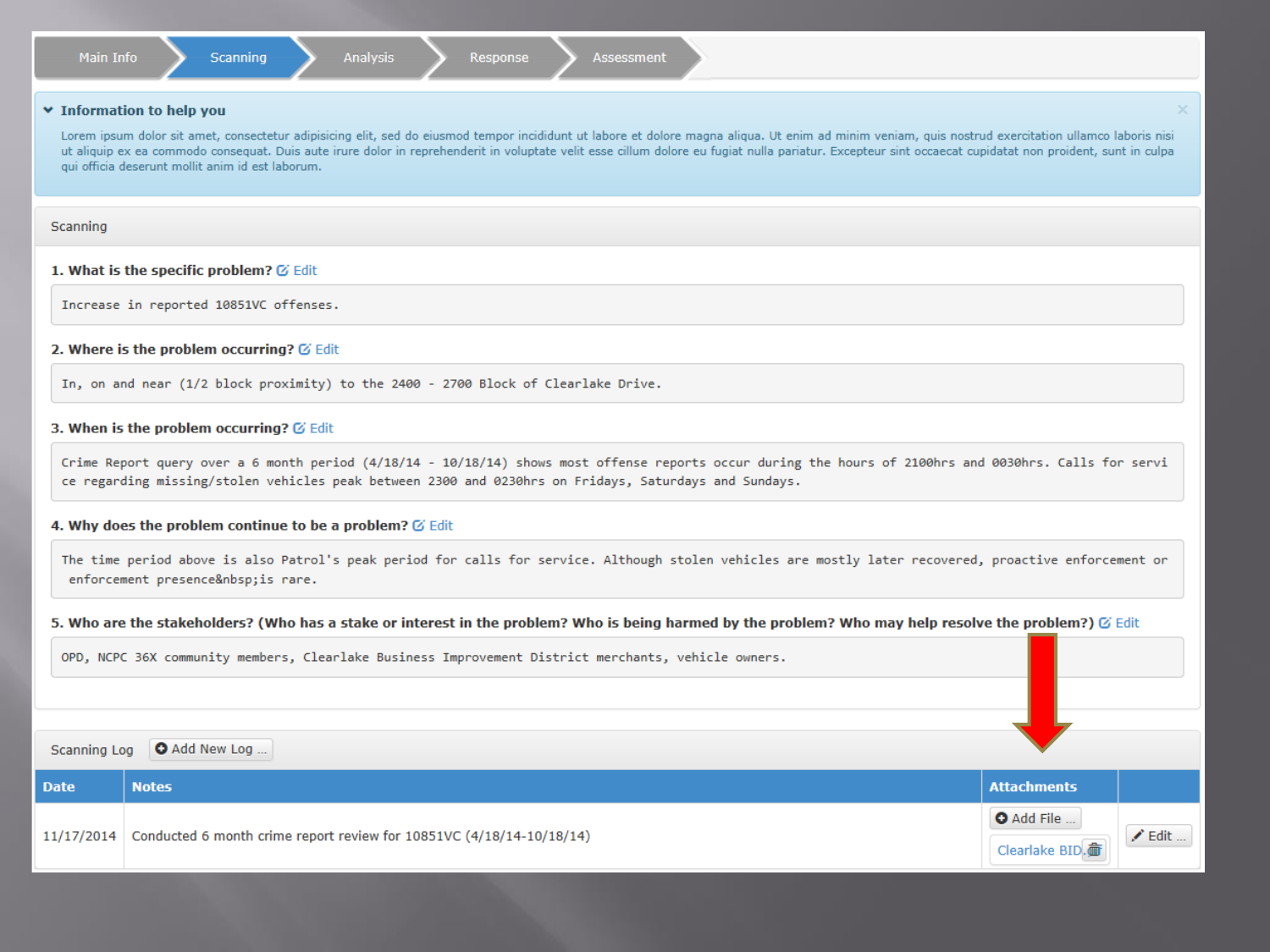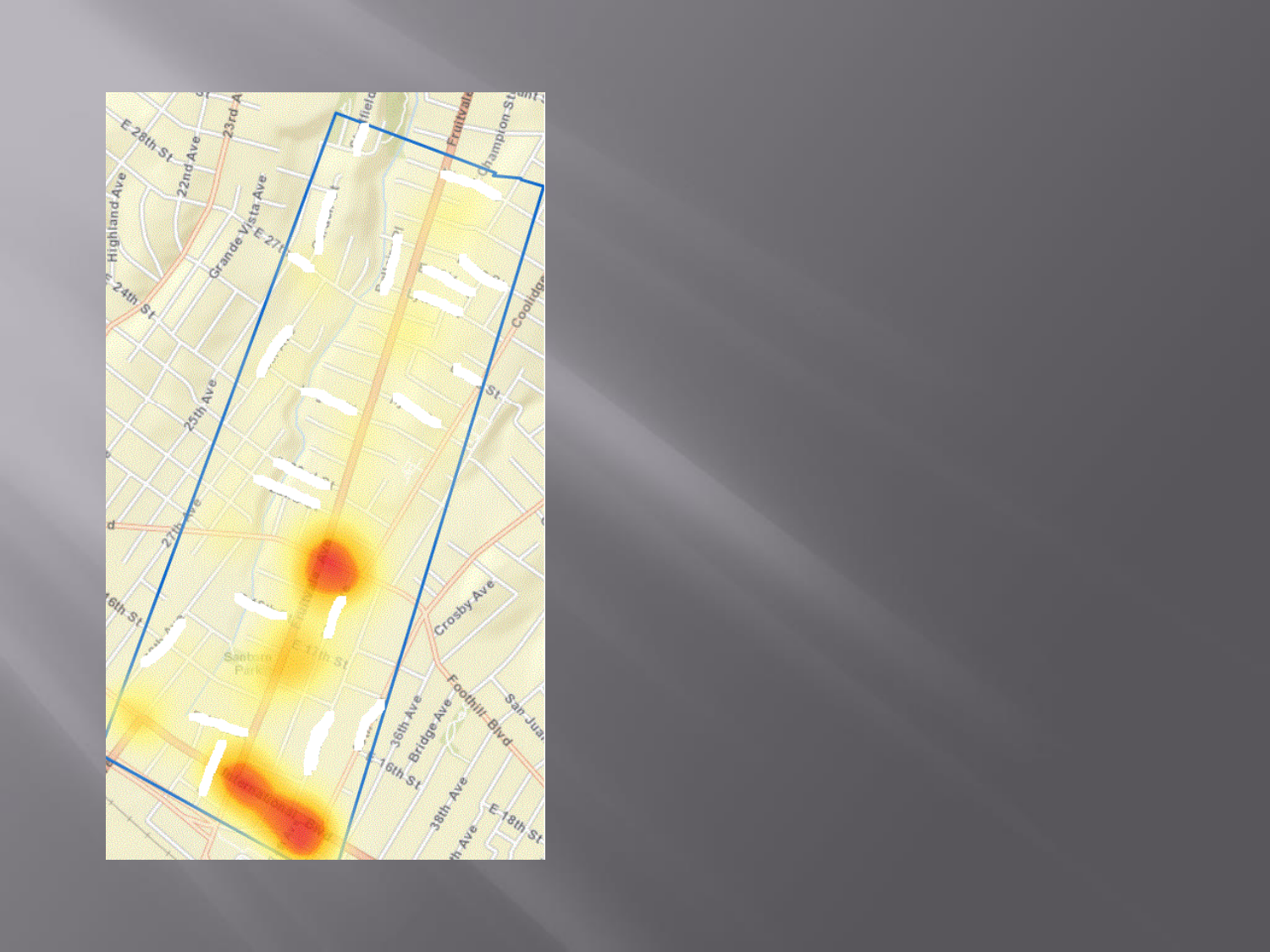### 1. What is the scope of the problem (how often, how wide)? @ Edit

The scope of the problem, through scanning process, shows to be centered within the CLBID blocks. An average of two stolen vehicle:

### 2. What are the sources/nature of the problem? @ Edit

The source and nature is theft, with the offender intent of temporarily depriving the owner of property.

### 3. What are the consequences (harms) of the problem? @ Edit

Business harm and community harm in fear of crime. Cost of crime to property owners and businesses who want to provide safe enviror

### 4. What are the root causes of the problem? @ Edit

The hypothesis, based on trends and patterns, is that a gang or group is operating in this area for specific purpose of stealing ca

### 5. How has this problem been addressed in the past? Ø Edit

Community awareness and education combined with stronger partnerships with site security and ambassadors..

| <b>O</b> Add New Goal<br>Goals of the project                                                                                                               |                                                                                                                                                                                                                                                                                                                          |
|-------------------------------------------------------------------------------------------------------------------------------------------------------------|--------------------------------------------------------------------------------------------------------------------------------------------------------------------------------------------------------------------------------------------------------------------------------------------------------------------------|
| <b>The Goal</b>                                                                                                                                             | <b>Measurements for the Goal's Achievement</b>                                                                                                                                                                                                                                                                           |
| By 11/28/14 and through 12/14/14, bi-monthly<br>surveillance team operations to be held within the<br>2700 to 2400 blocks of Clearlake Drive.               | - Ops Plans completed and submitted prior to Ops and attached to response log - After Action reports on<br>excel                                                                                                                                                                                                         |
| By 12/30/14, or as soon as scheduling permits,<br>conduct CPTED inspection and provide<br>reccomendations to CLBID for assessment and/or<br>implementation. | - CPTD recommendation packet delivered to CLBID by 1/1/15                                                                                                                                                                                                                                                                |
| Cause tacticly safe and lawful detentions and<br>arrests as a result of Ops for purposes of                                                                 | - After Action each op and save on Box or attach <span lang="EN" style='color: rgb(85, 85, 85);<br>115%; font-family: "Helvetica","sans-serif"; font-size: 10.5pt; mso-bidi-font-family: Arial; mso-ansi-lan<br>Workbooks on detainees or arrestees for contacts<br><br>chryaffiliations to gang or group crime <<br>for |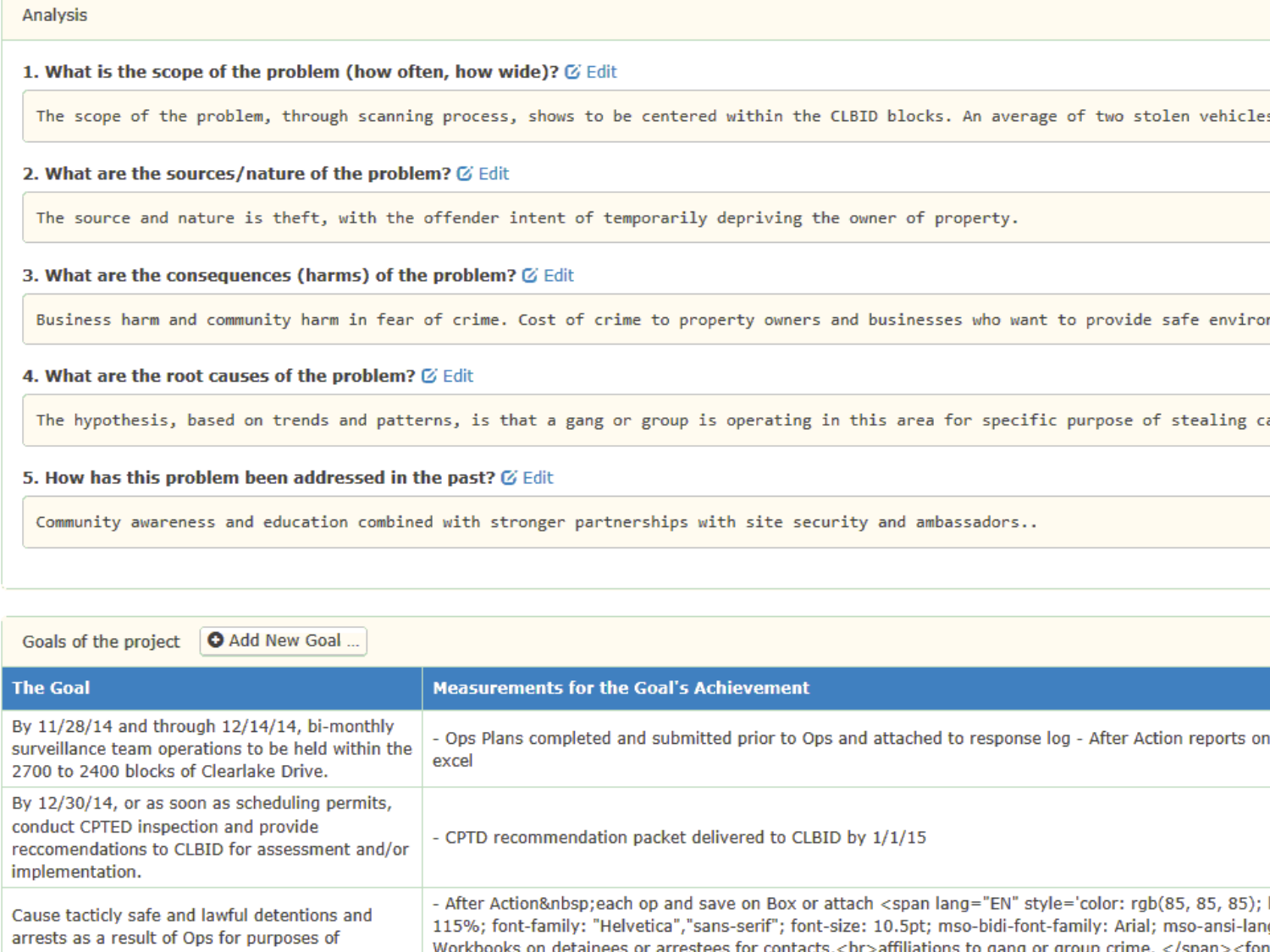

| Response Plan | <b>O</b> Add New Task   |                      |                    |          |              |
|---------------|-------------------------|----------------------|--------------------|----------|--------------|
| <b>Task</b>   | <b>Task Measurement</b> | <b>Lead Agency</b>   | <b>Responsible</b> | Due Date | <b>Statu</b> |
|               |                         |                      |                    |          |              |
|               |                         |                      |                    |          |              |
| Response Log  | Add New Log             |                      |                    |          |              |
| Date   Notes  |                         | <b>Related Tasks</b> |                    |          |              |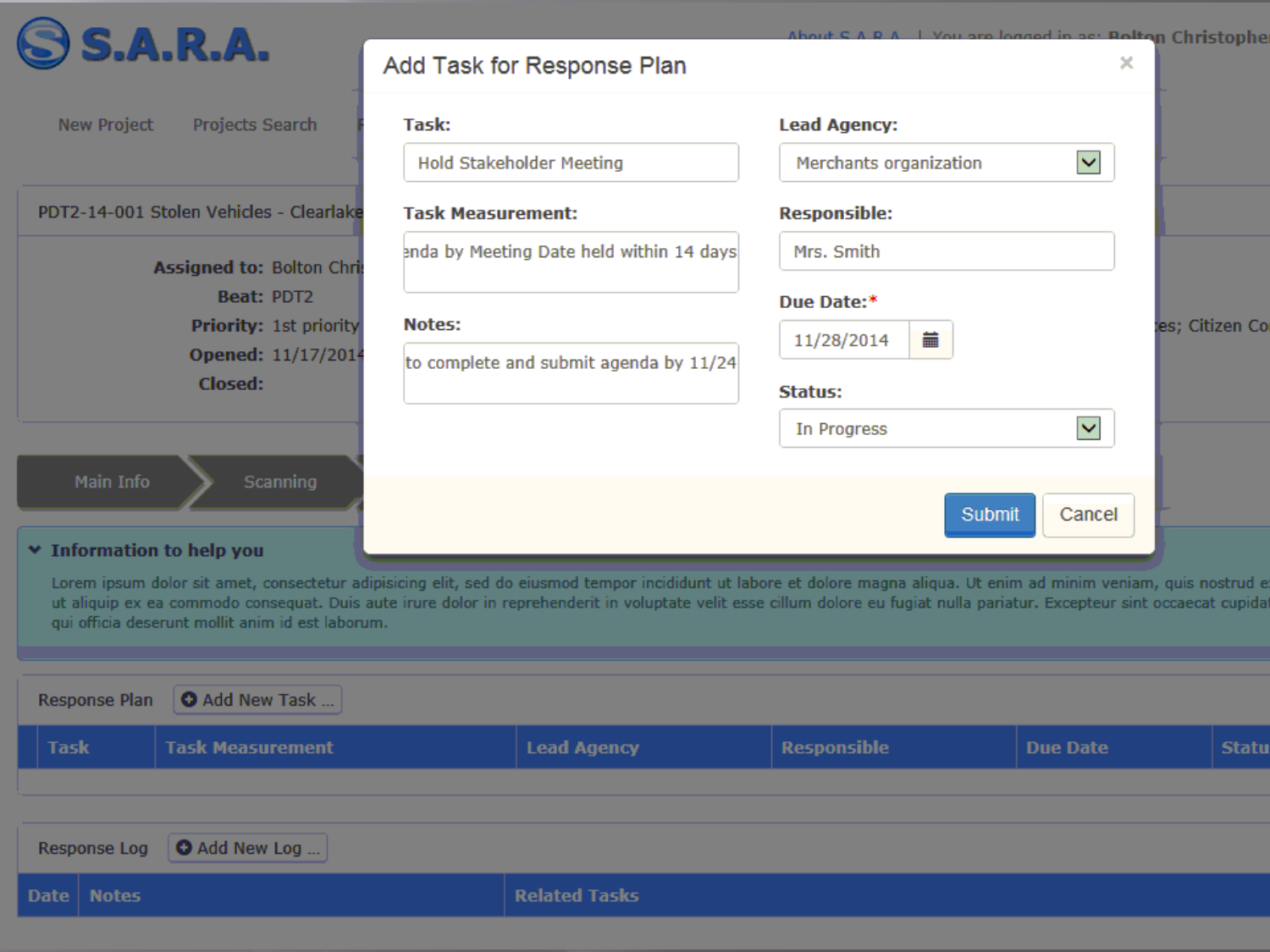



Lorem ipsum dolor sit amet, consectetur adipisicing elit, sed do eiusmod tempor incididunt ut labore et dolore magna aliqua. Ut enim ad minim veniam, quis nostrud ex ut aliquip ex ea commodo consequat. Duis aute irure dolor in reprehenderit in voluptate velit esse cillum dolore eu fugiat nulla pariatur. Excepteur sint occaecat cupidat qui officia deserunt mollit anim id est laborum.

### **O** Add New Task ... Response Plan

| <b>Task</b>                        | Task Measurement                                        | <b>Lead Agency</b>        | Responsible   Due Date |            | <b>Status</b>   | <b>Notes</b>                                         |
|------------------------------------|---------------------------------------------------------|---------------------------|------------------------|------------|-----------------|------------------------------------------------------|
| <b>Hold Stakeholder</b><br>Meeting | Completed Agenda by Meeting Date<br>held within 14 days | Merchants<br>organization | Mrs. Smith             | 11/28/2014 | -In<br>Progress | - NSC Jones and PSO Pota<br>and submit agenda by 11, |
| Agenda<br>Finalization             | Agenda agreed and sent to Mrs.<br>Jones                 | <b>Patrol Officers</b>    | <b>PSO Potato</b>      | 01/01/1900 | Completed       |                                                      |